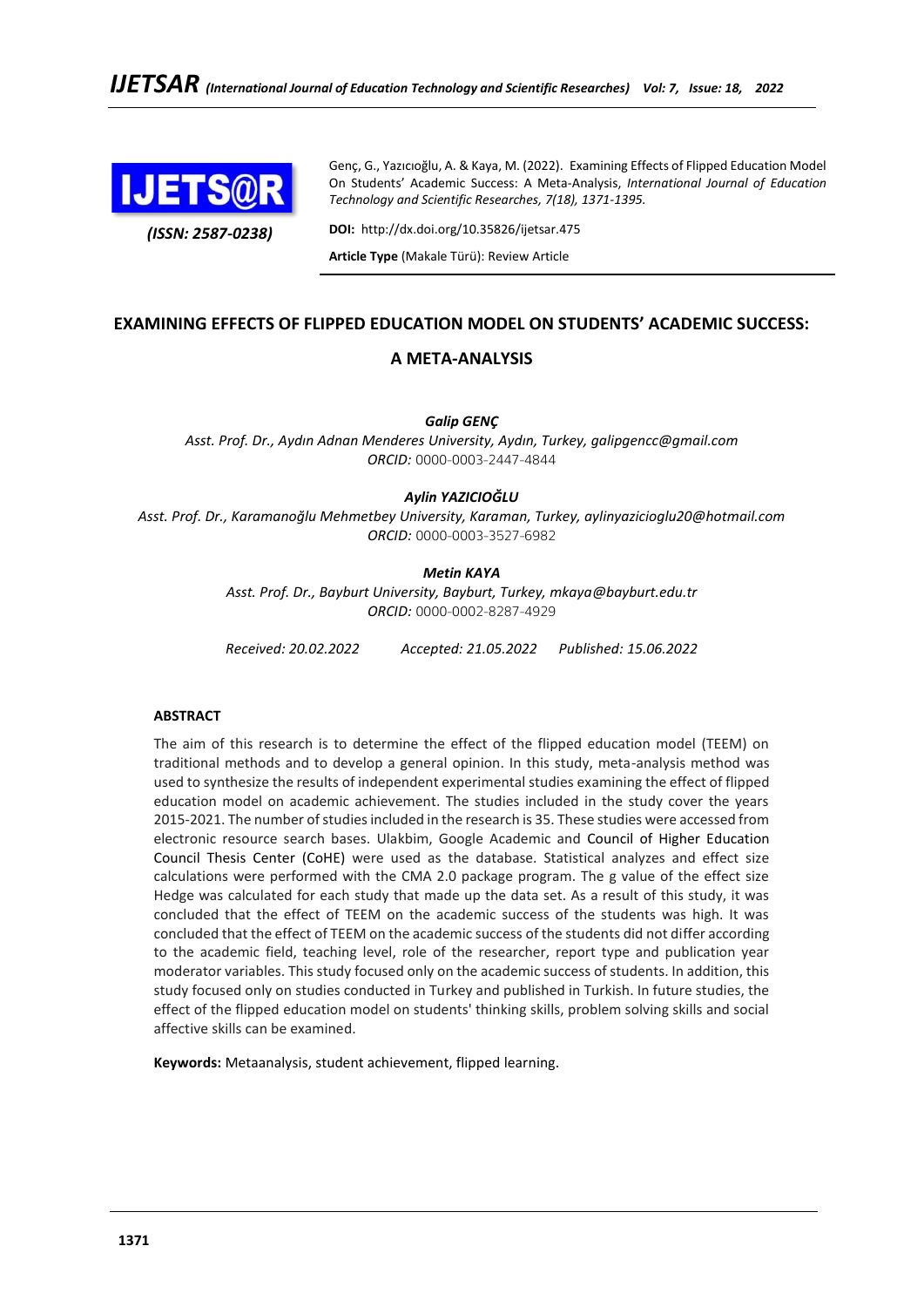## **INTRODUCTION**

Every society aims to educate its individuals so that they can be harmonious and contribute to the society. In today's societies, this function is undertaken by schools, which are educational institutions (Erden, 2002). The main functions of the schools are socializing the individual, transferring cultural heritage, training individuals in accordance with their own interests and skills, and helping them to develop (Tezcan, 2021). The development of individuals and desired qualifications have been different from past to present. In previous centuries, while memorizing information and keeping it in his memory was enough for individuals, in the century we live in using skills while processing information is more important. The qualifications that are required to be acquired as 21st century skills, especially for students, appear as skills that need to be found in real life for learners. In the century we live in learners are expected to have critical and creative thinking, problem solving skills, cooperation, and communication skills. Flipped classroom model, which is a versatile pedagogical model to achieve many of the specified skills and goals, has been seen as one of the important ways to increase student effectiveness and make lessons more efficient (Bradford, Muntean & Pathak, 2014).

When the concepts that form the flipped classroom model are examined quality of the information, technology, attractiveness, reflection, time, and space concepts are highlighted. In flipped classrooms, it is emphasized that the teacher should be competent in the content to be taught and content should be enriched with multimedia tools. In addition to that, information should be presented in a clear and brief, and plain way that will not cause the learner to be distracted and prepared videos should be consistent with the learning skills of students (Miller, 2012). The basic structure of the education implemented in flipped classroom is not just based on students watching videos prepared by the teacher at home. The main expectation and aim in the implementation of this model is to increase the quality of face-to-face education to lead children use the time spent in school efficiently and effectively. Students are expected to be more active in face-to-face education and have an active role by making necessary preparations for the course and sharing (Bergmann & Sams, 2012; Sams & Bergmann, 2013).

Flipped classroom, flipped classroom education is an education model that blends learning. The model has a structure that online learning is blended using computers. Moreover, this learning model provides students technology such as advanced game simulations audio and web pages. An effective learning material in learning environment not only enables them to learn related subjects, do homework or answer questions but also a new learning environment. Flipped teaching provides an interactive and digital learning dimension to digital learning anywhere and anytime with the development of technology and the convenience of mobile learning (Jiugen, Ruonan & Wenting, 2014).

Bergman, Overmyer & Wilie (2014) explained the features of flipped classroom in the following way: flipped classrooms are an important sharing for the communication and interaction between the teachers and students It is an environment where students take their own learning responsibility through the activities that they add learning technologies to the environment. It is a classroom where the teachers are not leading actors but guides. Activities are blended with constructive learning. It is a classroom where students who missed the classes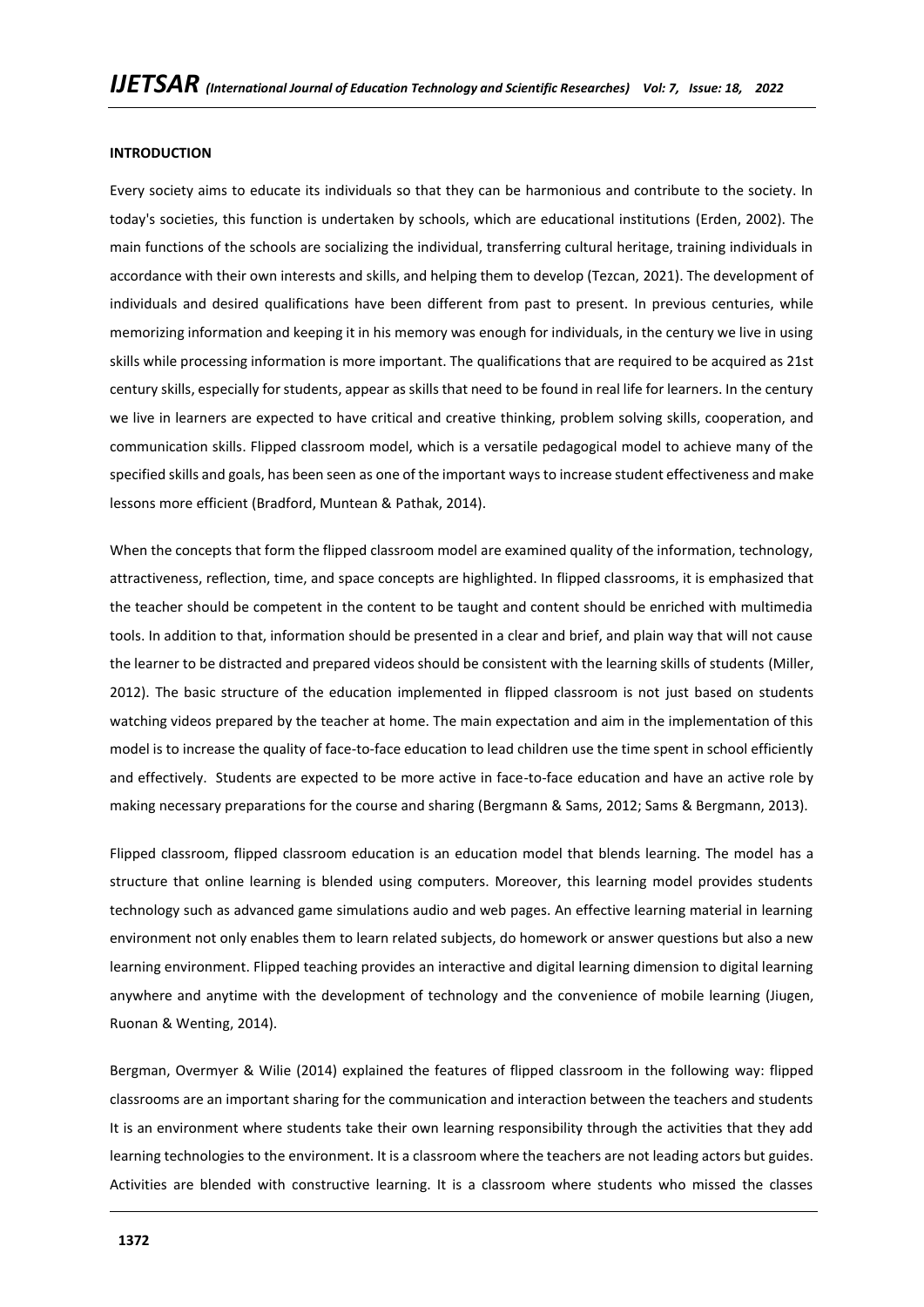because of illness, or out of school activities like sports activities, field trips are not left behind. Course content is permanently saved to revise or to improve it. All the students involve in their learning in this model. Flipped classroom is not just online videos, but it is a chance to have individualized education. The most important part in flipped education is the interaction and meaningful learning activities that occur in the face-to-face (classroom) time period. Furthermore, it is an education where teachers are replaced with videos and there are no online videos. Students do not spend their whole time looking at a screen and study on their own.

Flipped classrooms provide students opportunities such as learning, questioning and practicing. In this sense, it enables students to take responsibility for their own learning and gives flexibility. Students are able to watch the course content shared with them numerous times by the help of flipped learning (Thoms, 2012). This structure is examined in terms of handling classroom environments, enriching the learning-teaching environment, and various topics related to learning, especially academic success. It is noteworthy that the research on the flipped classroom model has increased in Turkey and abroad, especially in recent years, and many studies have been brought to the literature.

When the studies about flipped learning are examined it is seen that the following studies were conducted; flipped education practices in science teaching (Yurtlu, 2018; Aksoy, 2020), evaluation of flipped education in English teaching (Boyraz, 2014; Ayçiçek, 2018; Bulut, 2018; Yavuz, 2020), the effects of flipped classroom model on students' achievement, stress and learning transfer (Aydın, 2016), examination of flipped education model in terms of success, perception of self-competency, and attitude of university students towards programming (Aydın 2016) the effects of flipped education model on teaching mathematics (Overmyer, 2014; Aydın, 2020), the effects of flipped education model on success and cooperative learning (Bolatlı, 2018), implementing flipped education model in social sciences course (Kong, 2014; Uzun, 2019; Bursa, 2019), the effects of flipped education model on physics teaching (Çakar, 2019), teaching chemistry (Ash, 2012), teaching biology (Moravec, Williams, Aguilar-Roca & O'Dowd, 2010), using flipped classroom model in the schools (Gençer, 2015), evaluating flipped education model in terms of success, cognitive burden, and motivation (Turan, 2015) feasibility of flipped educational model in clinical education in faculty of medicine (Kara, 2016), examining the effects of flipped education model on students success, attitude and self-learning levels while teaching programming (Öztürk, 2016), implementing flipped educational model with high school students (Tekin, 2018; Yavuz, 2016).

As can be seen from the above studies, flipped educational model has been used as a teaching method in different disciplines. The effects of the model in the lessons covered within the framework of this model were examined together with the factors such as students' success, attitude, self-efficacy, motivation. It was especially striking that in the studies reflections of the flipped education model on students' academic success were evaluated. In this context, the research was considered as a meta-analysis study as studies conducted with the flipped education method has effects on the academic achievement of the students compared to the studies in which the research was conducted according to the traditional teaching method. The definition of meta-analysis is the "analysis of analyses" (Glass, 1976). Within the framework of this definition, meta-analysis is also defined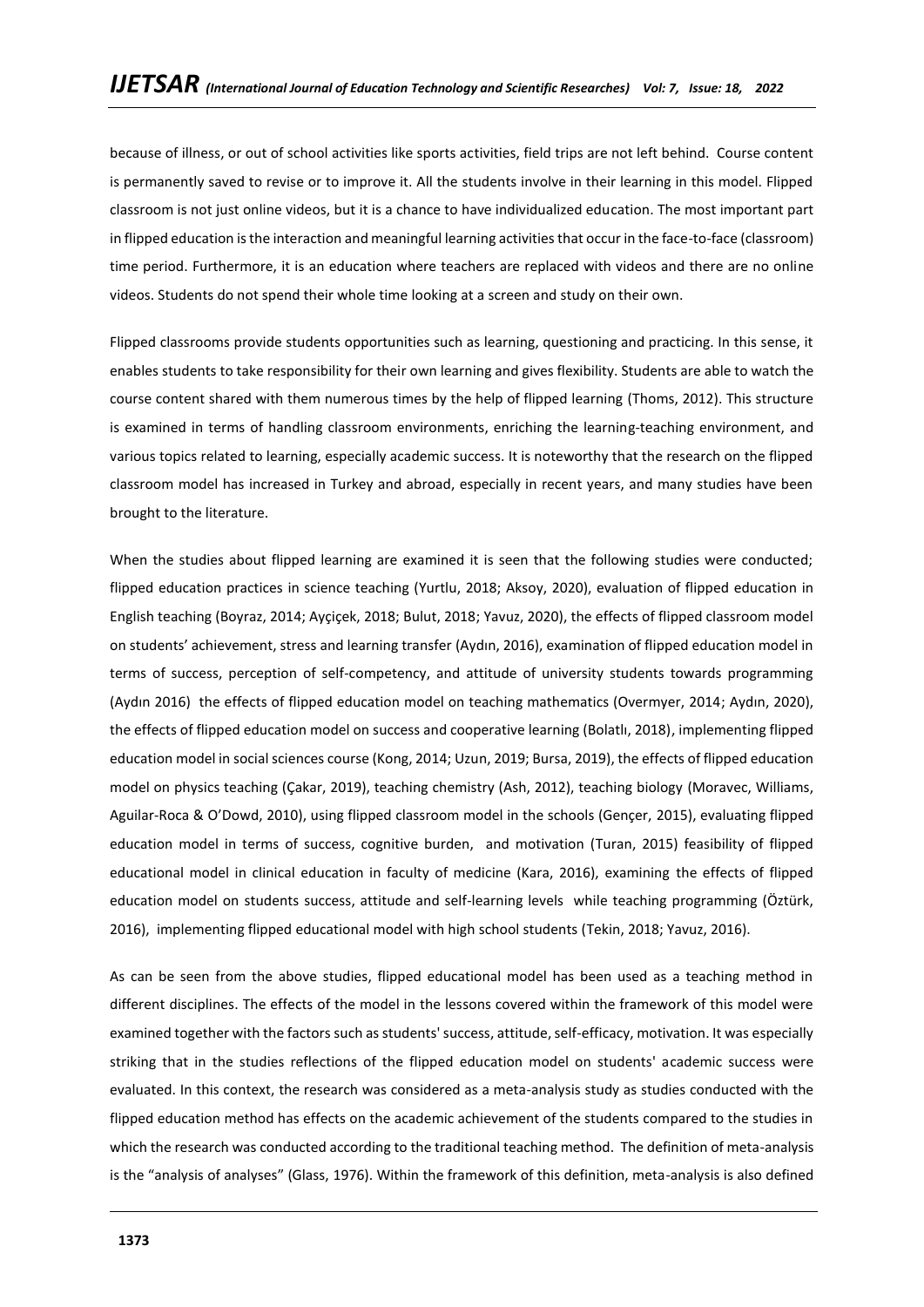as bringing together the results of many scientific studies on a subject to reach generalizations. Through metaanalysis results of different studies can be compared or gathered (Özcan, 2008).

In this study it is aimed that the effects of flipped education model on students' academic success within the framework of meta-analysis. When the studies in the literature are reviewed, it is striking that the number of studies about the effects of flipped education model on students' success is limited. In this regard, the study is important as it contributes to the literature and evaluating students' academic success with flipped education in terms of meta-analysis. In this sense, the aim of the study is to examine the effect of the flipped education model (FEM) on students' academic success. In accordance with the aim of the study, answers to the following questions are sought.

- 1. Does FEM has an effect on students' academic success?
- 2. Does the effect of FEM on students' academic success differ in terms of moderator factors?

#### **METHOD**

In this study meta-analysis method is utilized. Meta-analysis is a research method that synthesizes the findings of quantitative studies (Borenstein, Hedges, Higgins & Rothstein, 2011; Card, 2015). In this study researchers focused on basic quantitative studies which focused on the effects of FEM on students' academic success. Inclusion criteria for the above-mentioned basic studies are given below.

#### **Inclusion Criteria**

1. Basic studies should be designed with experimental design. Single sample experimental designs are excluded in this study.

2. Experimental group of the basic studies should have been conducted with FEM. In another words, observed effect should only be the result of FEM. Studies blended or enriched with FEM were excluded in this study (for instance Yurtlu, 2018).

3. Education given to control groups of basic studies should have traditional approach.

4. Outcome of basic studies should be focused on academic success of the students. If the outcome of the study focused on an outcome except from academic success, they were excluded.

5. Basic studies should be in the Turkish language. Moreover, the study group of the basic studies should come from the educational regions of Turkey. In this study, as the effects of FEM on academic success were aimed to be examined in the cultural context, other countries are excluded.

6. Basic studies must have been published between 2015 and 2021. In the recent years the interest of the researchers in FEM has been increased so it is aimed to compile current studies.

7. Basic studied should be reported as articles and thesis.

## **Data Collection**

The data of this study were accessed from electronic resource search bases. As databases Ulakbim, Google Academic, and Council of Higher Education Council Thesis Center (CoHE) were used. Studies in the form of articles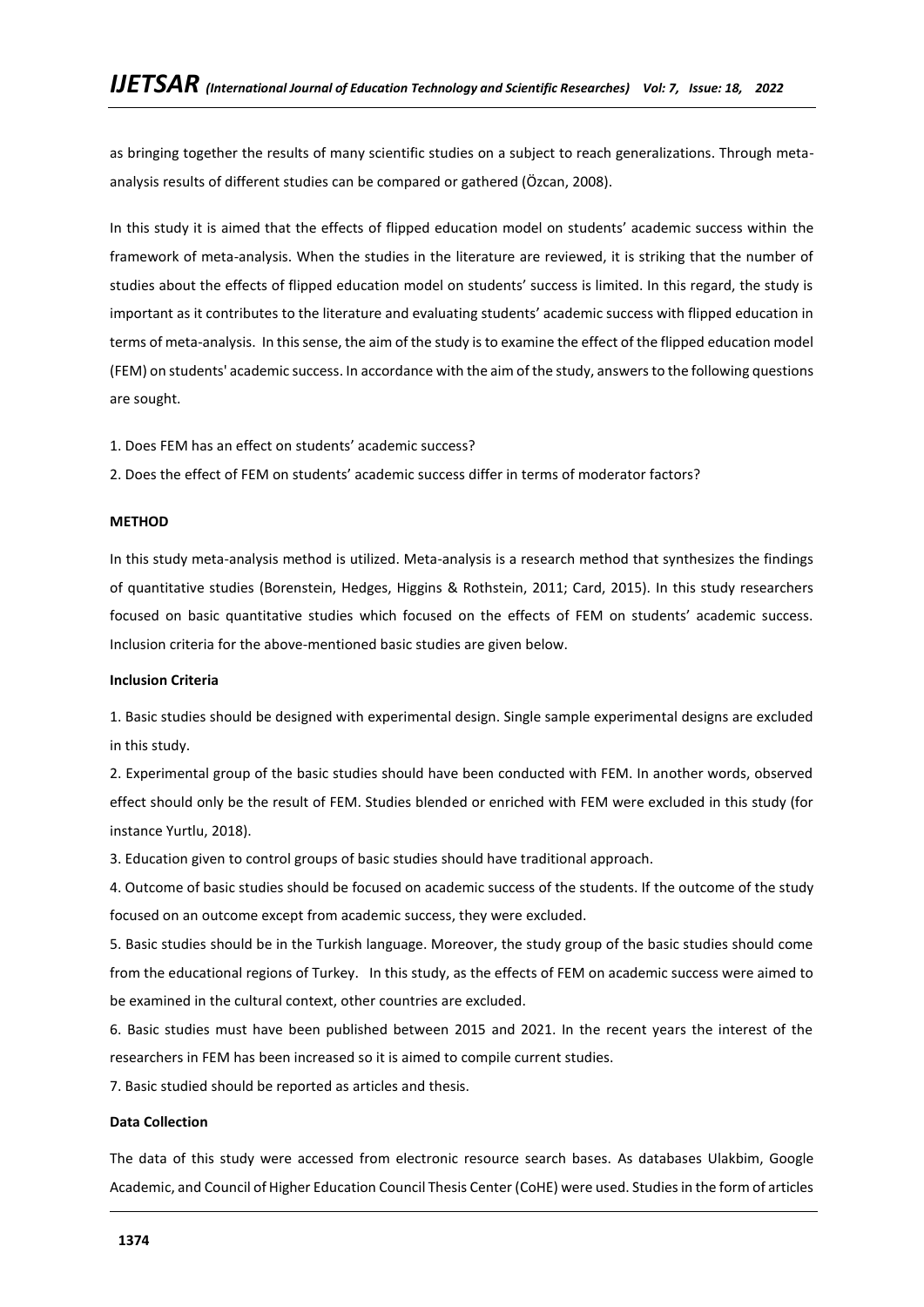and theses were accessed through the above-mentioned databases. In the data collection process, as keywords flipped, and flipped words were used. Data collection process was conducted by first/ second/third researchers. Based on the pre-determined inclusion criteria, titles of the studies come out at the end of keywords were examined. During the data collection process, a data repository was formed with the studies that has the potential to meet the inclusion criteria. The studies in the data repository were examined by the first/ second/third researchers by looking at the abstract and the content sections and a data set that is compatible with the inclusion criteria was formed. The data flow chart for the data sets is shown in Figure 1. Data set consists of 35 studies. Coding was done on this data set.



**Figure 1***.* Data Flow Chart For The Data Set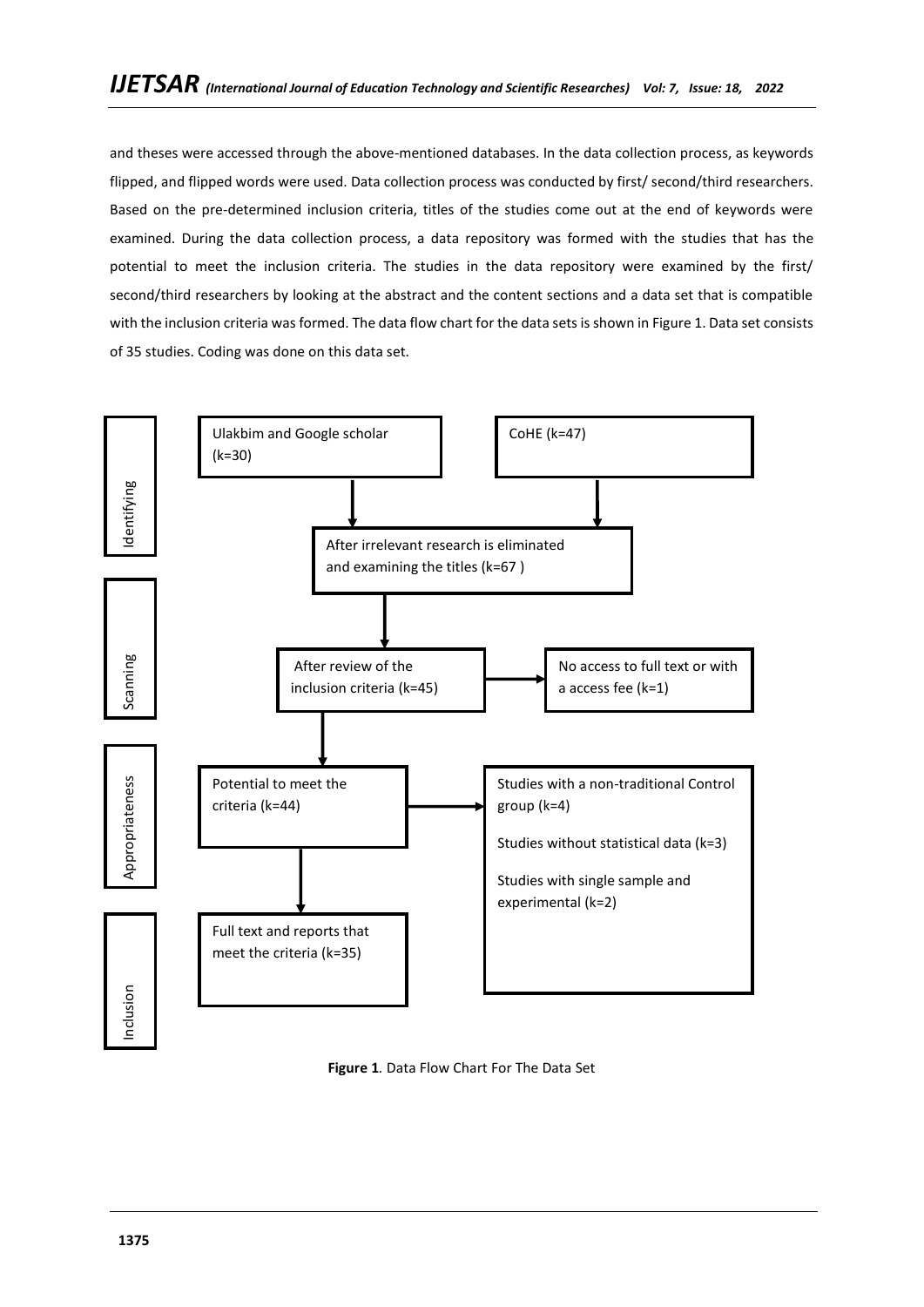#### **Coding**

**Level of Education:** If the study mentioned the level of education, researchers sticked to it. For instance, if it was mentioned as high school, it was coded as high school. If the education level has not been mentioned, but class level is mentioned, education level that is defined by International Standard Classification of Education (UNESCO, 2011) was taken as the reference.

*Academic Field:* Basic studies are conducted over a course. These courses were coded as academic field. For example, physics, biology, and chemistry courses were coded as science. Turkish and English were coded as linguistics.

*Implementation Time:* Implementation time of flipped education model to the experimental group varies in basic studies. As a result of that, implementation time was coded based on the number of weeks that implementation conducted. If the implementation time is mentioned as month or semester, they were converted into weeks.

*Report Type:* Type of report for basic studies were codes as article or paper.

*Publication Date:* The year when the research was published was taken as the reference.

#### **Data Analysis**

There are two analyses that are frequently used in meta-analysis research. The first is at the level of basic research. The second is at the level of effect sizes in basic research (Borenstein, Hedges, Higgins & Rothstein, 2011). In this study, each study is represented by an effect size. Analysis unit for this study is research. In other words, each study is represented with an effect size. Statistical analysis and effect size calculations were made using CMA 2.0 package program. For each study that is in the data set, g value of Hedge was calculated to find out impact size. In another words ES=g. Furthermore, features of the studies that make up the data set are various because of that while making statistical analysis random effect size model was utilized (Field & Gillet, 2010). On the other hand, testing whether the calculated mean effect size has publication bias is related to the validity and reliability of the findings (Song, Hooper & Loke, 2013). Publication bias analysis for the data set was run. While running publication bias funnel graphic and Duval and Tweedie's trim and fit technique were used. Heterogenic analysis concerning data set was determined using  $Q$  test and  $I<sup>2</sup>$  values. In moderator analysis difference between groups was tested using Q and in groups differences using (Qga) test. Meta-regression method was utilized while analysing the distribution of effects size in terms of years.

#### **FINDINGS**

In this part of the study findings that were identified are presented in the order of research questions. First, publication bias analysis was run for the data set, funnel plot graphic and Duval and Tweedie's trim and fit test result concerning the data set is presented. Then, moderator analysis results concerning the data set is given. In Figure 2 funnel plot graphic concerning FEM and academic success was shown.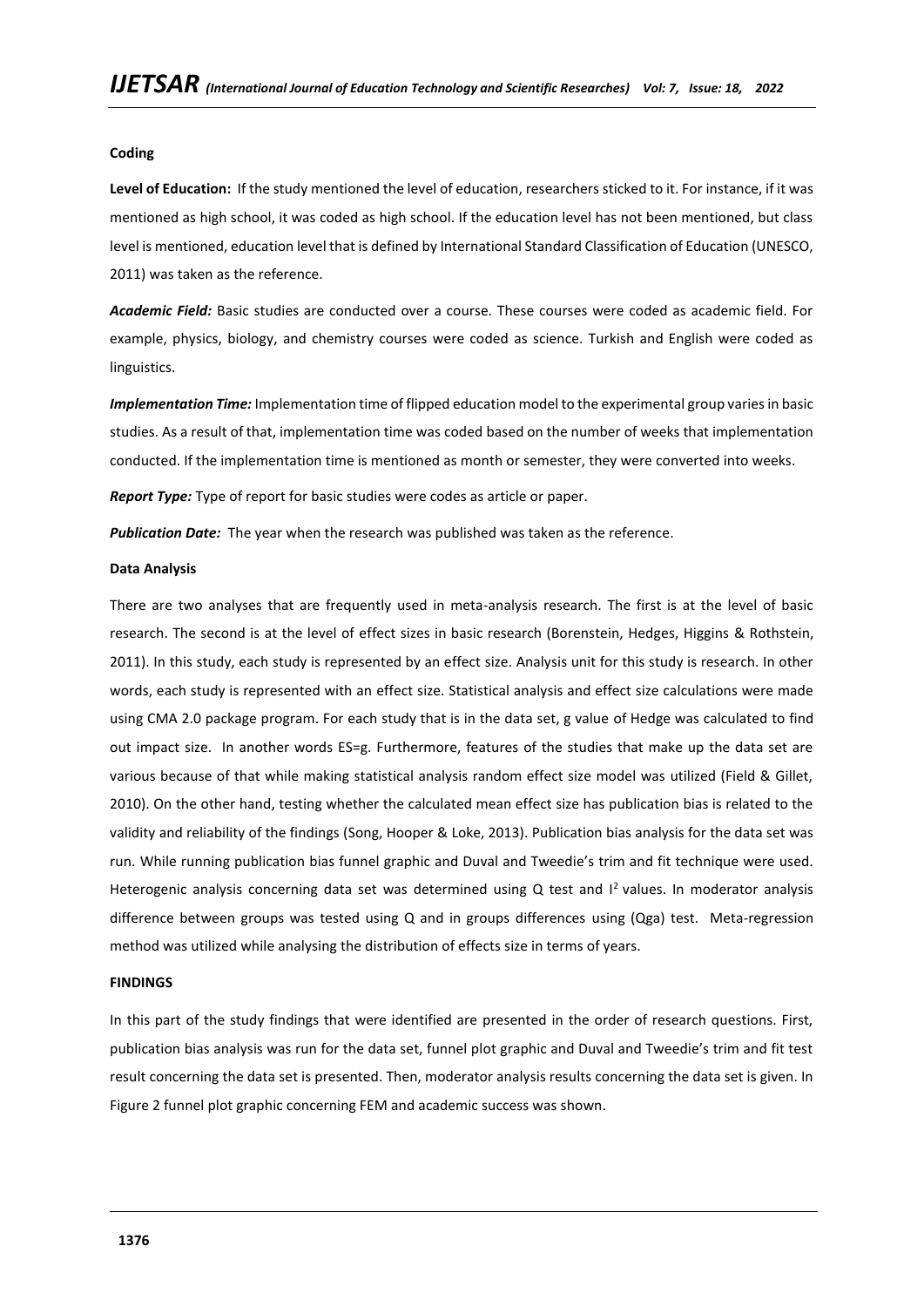

**Figure 2.** Funnel Plot Graphic Concerning FEM and Academic Success

When figure 2 is examined, it is seen that distribution of effects size that consists of the data set is symmetric. In other words. it can be claimed that data set concerning FEM and academic success do not have publication bias. Also, publication bias for the data set was checked using Duval and Tweedie's trim and fit test (DTTFT). Finding of the DTTFT was given in Table 1. According to Table 1 for FEM and academic success data set publication bias was not identified.

| <b>Table 1. DTTFT Test For Data Sets</b> |  |
|------------------------------------------|--|
|------------------------------------------|--|

| Data sets | That should be trimmed | ES and % 95 reliability range $Q(t)$ |      |      |       |
|-----------|------------------------|--------------------------------------|------|------|-------|
|           |                        | ES                                   |      | UP   |       |
| Observed  |                        | 0.73                                 | 0.61 | 0.84 | 57.67 |
| Adjusted  |                        | 0.73                                 | 0.61 | 0.84 | 57.67 |

Average effect size and moderator analysis for the data base were presented below.

FEM and academic success data base consist of 35 studies. A total of k=35 effect sizes were produced from the aforementioned data set. Lowest effect size is ES=.06 and the highest effect size is ES=1.66. Average effect size is ES=.73 (LL=.61 UL=.84). In other words, the average effect of FEM on academic success is at a high level. Total heterogeneity value for the data is calculated as Q= 57,67. Moreover, it was identified that the heterogeneity level for the data set is low ( $I^2=41,05$ ). In Table 2 moderator analysis for the data set is presented.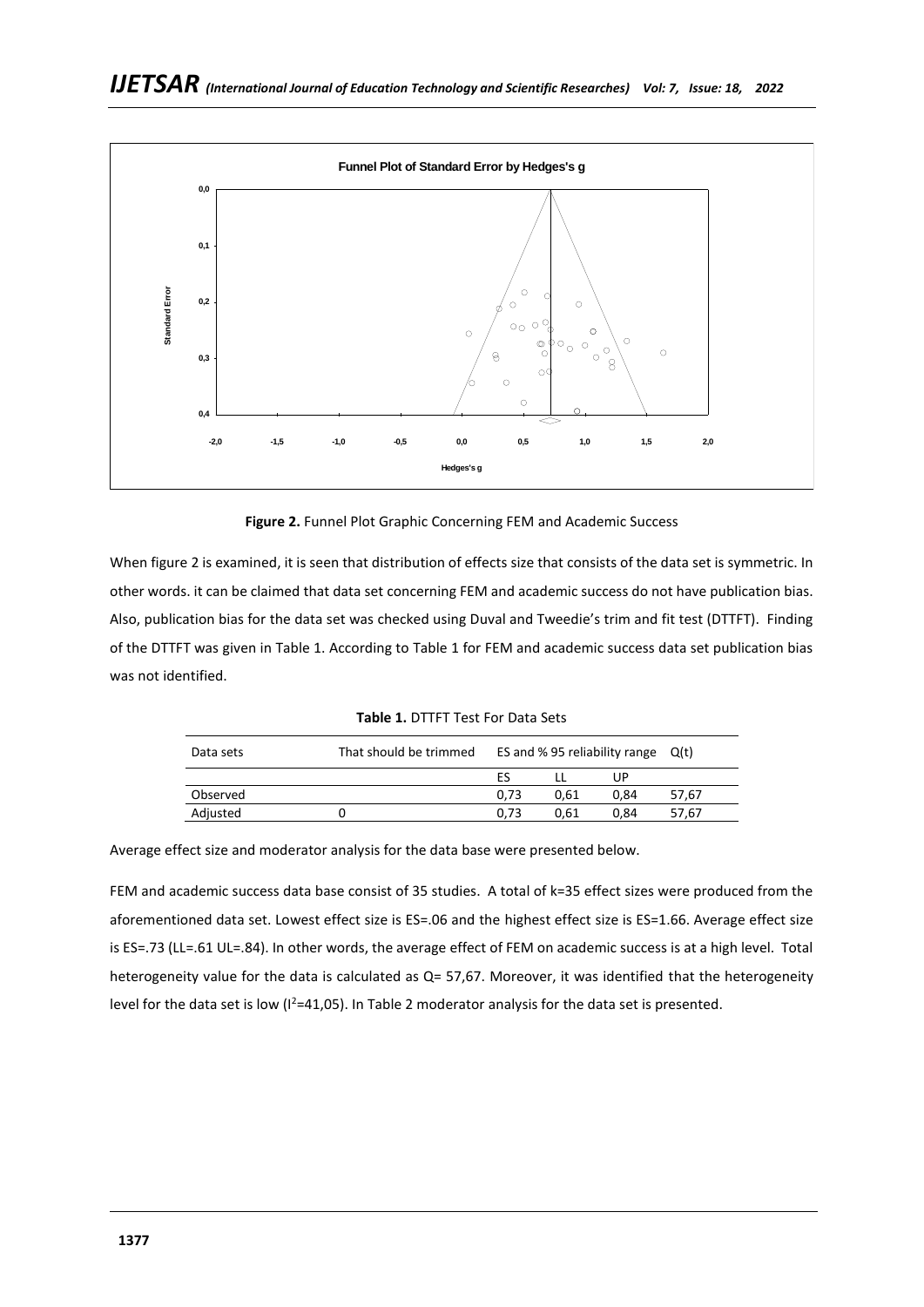| Table 2. Moderator Analysis For FEM And Academic Success |                |           |      |      |       |       |                |      |
|----------------------------------------------------------|----------------|-----------|------|------|-------|-------|----------------|------|
| Group                                                    | k              | <b>ES</b> | LL   | UL   | Q     | Q(ga) | df             | p    |
| <b>Academic field</b>                                    |                |           |      |      |       |       |                |      |
| <b>Computer Sciences</b>                                 | 4              | 0,52      | 0,18 | 0,87 | 1,18  |       |                |      |
| Language                                                 | 6              | 0,80      | 0,51 | 1,08 | 11,61 |       |                |      |
| Science                                                  | 7              | 0,60      | 0,33 | 0,88 | 6,27  |       |                |      |
| <b>Mathematics</b>                                       | 5              | 0,63      | 0,33 | 0,94 | 6,34  |       |                |      |
| Social Sciences                                          | 13             | 0,85      | 0,66 | 1,04 | 25,39 | 4,37  | 4              | 0,36 |
| Level                                                    |                |           |      |      |       |       |                |      |
| Primary                                                  | $\overline{2}$ | 0,66      | 0,17 | 1,15 | 0,13  |       |                |      |
| Secondary                                                | 12             | 0,67      | 0,46 | 0,88 | 24,19 |       |                |      |
| High School                                              | 5              | 0,74      | 0,40 | 1,09 | 3,25  |       |                |      |
| University                                               | 16             | 0,78      | 0,60 | 0,95 | 28,92 | 0,68  | 3              | 0,88 |
| <b>Duration</b>                                          |                |           |      |      |       |       |                |      |
| Between 2 and 6 weeks                                    | 15             | 0,66      | 0,49 | 0,84 | 23,26 |       |                |      |
| Between 7 and 11 weeks                                   | 8              | 0,87      | 0,63 | 1,10 | 12,57 |       |                |      |
| Over 12 weeks                                            | 4              | 0,94      | 0,64 | 1,24 | 1,71  |       |                |      |
| Not mentioned                                            | 8              | 0,57      | 0,32 | 0,81 | 10,61 | 5,44  | 3              | 0,14 |
| Role of researcher                                       |                |           |      |      |       |       |                |      |
| Observer                                                 | $\overline{7}$ | 0,80      | 0,54 | 1,06 | 9,24  |       |                |      |
| Participant                                              | 9              | 0,74      | 0,49 | 0,98 | 21,23 |       |                |      |
| Not mentioned                                            | 19             | 0,70      | 0,54 | 0,86 | 26,04 | 0,41  | $\overline{2}$ | 0,81 |
| Report                                                   |                |           |      |      |       |       |                |      |
| <b>Masters</b>                                           | 20             | 0,63      | 0,45 | 0,81 | 29,41 |       |                |      |
| PhD                                                      | 5              | 0,91      | 0,62 | 1,21 | 5,16  |       |                |      |
| Article                                                  | 10             | 0,76      | 0,58 | 0,94 | 18,81 | 2,91  | 2              | 0,23 |

*IJETSAR (International Journal of Education Technology and Scientific Researches) Vol: 7, Issue: 18, 2022* 

p>.05

When Table 2 is examined, it is seen that distribution of effect size, academic field (Q(4)=4,37; p=,36), education level (Q(3)=0,68; p=,88), implementation period (Q(3)=5,44; p=,14), the role of the researcher (Q(2)=0,41; p=,81) and type of report (Q(2)=2,91; p=,23) do not differ scientifically. In addition, here are some remarkable findings. It was observed that the effect of FEM on academic success in social sciences is very high (ES=0,85 LL= 0,66 UP=1,04). Also, when the implementation period of the experiment is over 12 weeks, it produces very high effect size (ES=0,94 LL= 0,64 UP=1,24). On the other hand, it is determined that PhD thesis group produces higher effect size compared to other type of reports (ES=0,91 LL= 0,62 UP=1,21). On the other hand, it was determined that the effect of TEEM on the academic success of the students did not differ statistically according to the years (β=- 0,03, p=0,40). The average effect size does not differ statistically according to the moderator variables examined in this study. This is due to the low heterogeneity of the data set. It can also be said that heterogeneity is due to sampling error.

## **CONCLUSION and DISCUSSION**

In this study, it is aimed to examine the effect of TEEM on the academic success of students. In accordance with the aim of study, 35 studies focused on FEM and academic success conducted in Turkey sample were analysed. Study results were discussed, and suggestions were made below. At the end of the study, it was concluded that FEM has a high effect on student success. This study has similarities with the meta-analysis study of Karagöl & Esen (2019). In that study, it was concluded that flipped education approach has positive effects on students' success compared to traditional education approach. The study again overlaps with the research of Cheng,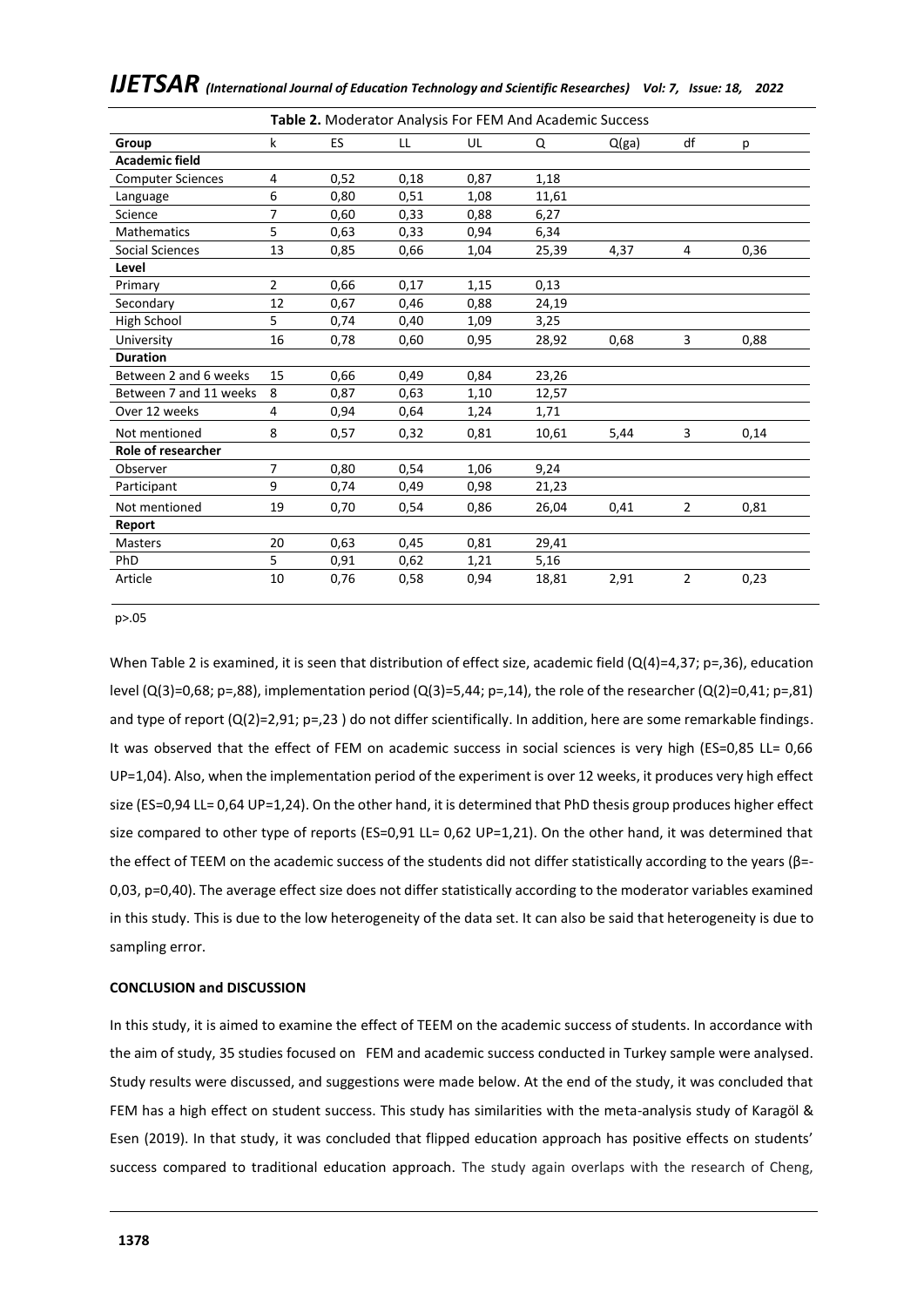Ritzhaupt & Antonenko (2019). In the mentioned meta-analysis study, it was concluded that flipped learning is also effective on students' academic achievement. Bredow, Roehling, Knorp & Sweet (2021) reported that in a similar way compared to course-based teaching, flipped learning has significant advantages. In meta-analysis study Orhan (2019) determined that flipped learning approach has an average effect on students' academic success. Moreover, Celebi & Usun (2020) reached the conclusion in their meta-analysis study that flipped classroom model has positive effect on students' language development.

The effect of FEM on student success do not differ in terms of academic field, education level, the role of researcher, type of report, publication date, and moderator variables. This finding is concurrent with the findings of Orhan (2019). In his meta-analysis study, it is asserted that when flipped learning approach's effect size is calculated according to education level, there is not a significant difference. In the meantime, Orhan (2019) concluded that when the studies that examine the effect of flipped learning approach on academic success according to type of study, publication date are grouped there is no difference between these groups in terms of effect size. In their study Tan, Yue & Fue (2017) stated that, flipped learning has no significant difference in terms of effect size between associate degree and undergraduate students. In a similar way Orhan (2019) reported that there is not a significant difference between the groups that are formed according to type of study and publication date in terms of effect size.

#### **RECOMMENDATIONS**

In this study researchers focused only on academic success. Except from academic success, thinking skills, problem solving skills, social and cognitive skills can be focused on further studies. In further studies the effects of flipped education model on students' thinking, problem solving, social and cognitive skills can be examined. In addition, in this study only studies done in Turkish, and in Turkey were focussed. In further studies experimental studies from different countries can be examined. In this direction, the effects of the flipped education model on the academic success of students can be examined for different countries. Also, the effects of FEM on students' attitude, motivation, creativity, problem solving skill in different countries can be studied.

Moreover, except from the variables assigned as moderator variable in this study with different moderator variables studies can be conducted. For instance, various variables such as former experience of practitioner teachers with FEM (certificates, having previous experience or not), socio economic level of the school or educational district where the experiment is conducted can be studied. Teachers can be informed or in-service courses about FEM can be organized for them to use FEM more effectively in their lessons. It is seen that most of the studies examined in this study was conducted at secondary school or high school. Because of that, studies at primary school and high schools can be increased. Moreover, conducted studies are more as articles and master's degree. Studies at PhD level can be increased.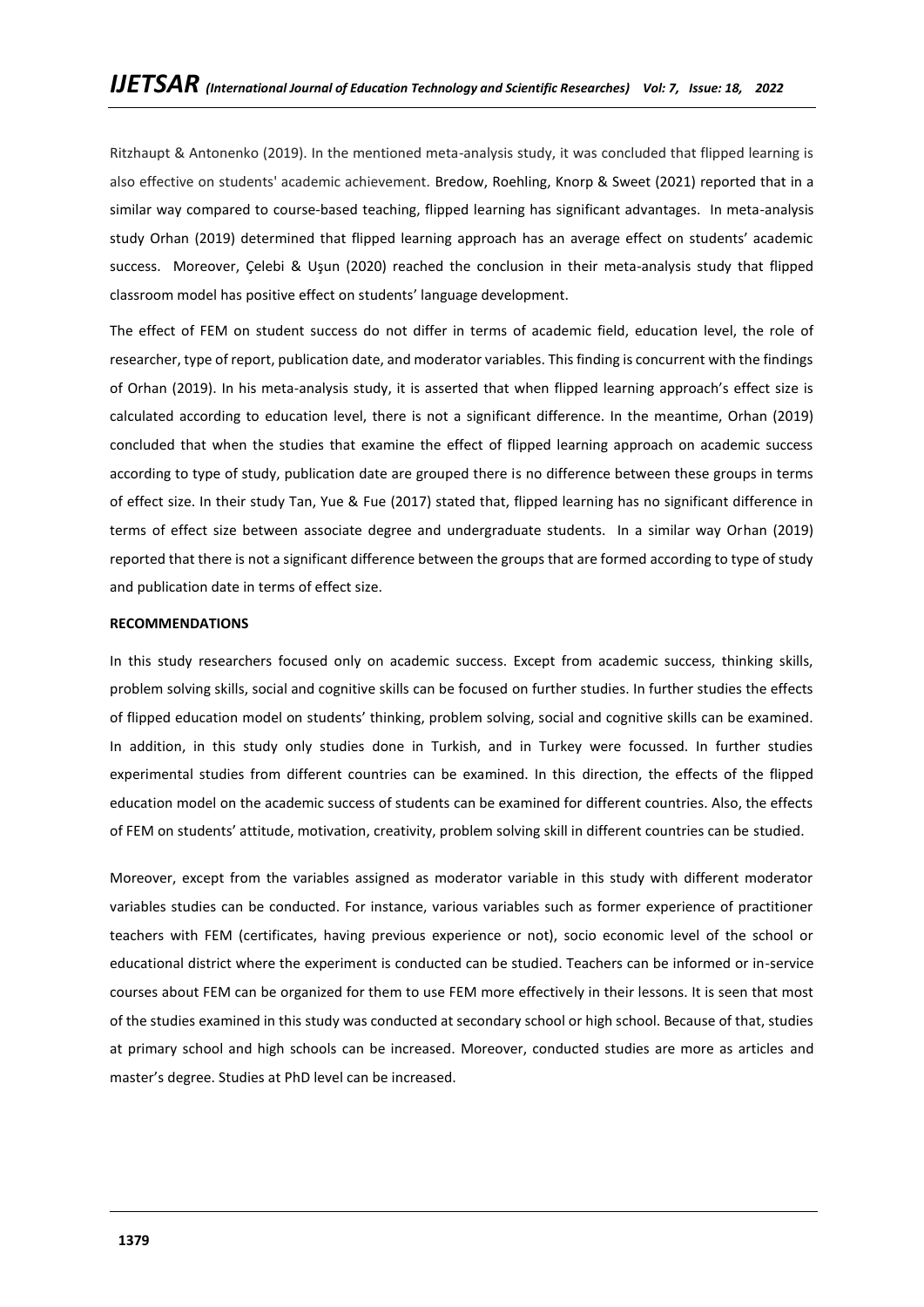#### **ETHICAL TEXT**

"In this article, journal writing rules, publication principles, research and publication ethics rules, journal ethics rules have been followed. Responsibility for any violations that may arise regarding the article belongs to the author(s)."

**Author(s) Contribution Rate:** All authors contributed equally to the research.

## **REFERENCES**

- \* Akgün, M. (2015). *Ters-düz sınıfların öğrencilerin akademik başarısına ve görüşlerine etkisi* (Yüksek Lisans Tezi). Fırat Üniversitesi.
- \*Akran Koç, S. & Bayrak, F. (2020). Flipped öğrenme uygulamasının öğretmen adaylarının teknolojiyi kullanma becerilerine ve akademik başarılarına etkisi, *Anadolu Eğitim Liderliği ve Öğretim Dergisi,* 2020 – 8 (2), 90-113. DOI: 10.47714/uebt.738920

\*Aksoy, İ. (2020). *Ortaokul fen öğretiminde ters yüz sınıf uygulamaları* (Yüksek Lisans Tezi). Kastamonu Üniversitesi.

Ash, K. (2012). Educators view 'flipped' model with a more critical eye. *Education Week*, 32(2), 6-7.

Ayçiçek, B. (2018). *Teknoloji destekli ters yüz sınıf modeli uygulamalarının ingilizce öğretiminde lise öğrencilerinin derse katılımları, akademik başarıları ve sınıf yaşamı algıları üzerindeki etkisinin incelenmesi* (Doktora tezi). Mersin Üniversitesi.

\*Aydın, B. (2016). *Ters yüz sınıf modelinin akademik başarı, ödev/görev stres düzeyi ve öğrenme transferi üzerindeki etkisi* (Yüksek Lisans tezi). Süleyman Demirel Üniversitesi.

\*Aydın, G. (2016). *Ters yüz sınıf modelinin üniversite öğrencilerinin programlamaya yönelik tutum, öz-yeterlik algısı ve başarılarına etkisinin incelenmesi* (Yüksek Lisans tezi). Dokuz Eylül Üniversitesi.

\*Aydın, H. (2020). *Ters-yüz edilmiş sınıf modelinin tamsayılarda işlemler konusunun öğreniminde akademik başarıya etkisi* (Yüksek Lisans tezi). Atatürk Üniversitesi.

Bergmann, J., Overmyer, J. & Wilie, B. (2014). The flipped class: Myths vs. reality. Retrieved May 5, 2015 from The Daily Riff[.http://www.thedailyriff.com/articles/the-flipped-classconversation-689.php](http://www.thedailyriff.com/articles/the-flipped-classconversation-689.php)

- Bergmann, J. & Sams, A. (2012). *Flip your classroom: Reach every student in every class every day*. Washington, DC: Internal Society for Technology in Education.
- Bolatlı, Z. (2018). *Mobil uygulama ile desteklenmiş ters- yüz öğretim ortamı kullanan öğrencilerin akademik başarılarının ve işbirlikli öğrenmeye yönelik görüşlerin incelenmesi* (Yüksek Lisans tezi). Selçuk Üniversitesi.
- Boyraz, S. (2014). *İngilizce öğretiminde tersine eğitim uygulamasının değerlendirilmesi* (Yüksek Lisans tezi). Afyon Kocatepe Üniversitesi.
- Bradford, M., Muntean, C. & Pathak, P. (2014). An analysis of flip classroom pedagogy in first year undergraduate mathematics for computing. In Frontiers in Education Conference (FIE), 2014 IEEE (pp. 1- 5). IEEE.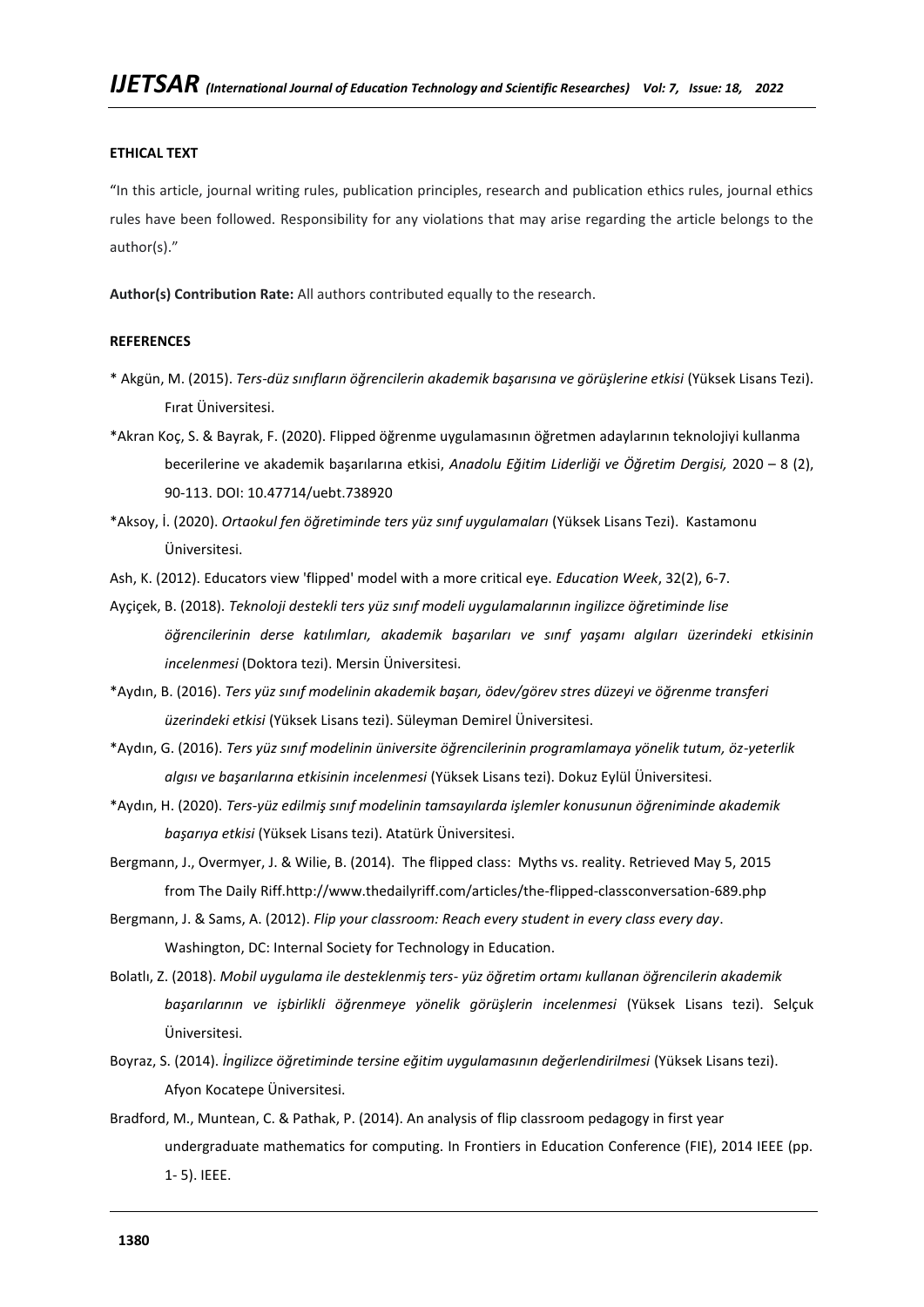- Bredow, C. A., Roehling, P. V., Knorp, A. J. & Sweet, A. M. (2021). To flip or not to flip. A meta-analysis of the efficacy of flipped learning in higher education, *Review of Educational Research,*  <https://doi.org/10.3102/00346543211019122>
- Borenstein, M., Hedges, L. V., Higgins, J. P. & Rothstein, H. R. (2011). *Introduction to meta-analysis.* West Sussex: John Wiley & Sons.
- \*Bulut, C. (2018). *İmpact of flipped classroom model on efl learners' grammar achievement: not only inversion, but also integration* (Yüksek Lisans Tezi). Yeditepe Üniversitesi.
- Bursa, S. (2019). *Sosyal bilgiler dersinde ters-yüz sınıf uygulamalarının öğrencilerin akademik başarı ve sorumluluk düzeylerine etkisi* (Doktora tezi). Anadolu Üniversitesi.
- \*Bursa, S. & Çengelci Köse, T. (2019). The effect of flipped classroom practices on students' academic achievement and responsibility levels in social studies course. *Turkish Online Journal of Distance Education*-TOJDE October 2020 ISSN 1302-6488, 21(4) Article 8. DOI: 10.17718/tojde.803390
- Card, N. A. (2015). *Applied meta-analysis for social science research.* Guilford Publications.
- Cheng, L., Ritzhaupt, A. D. & Antonenko, P. (2019). Effects of the flipped classroom instructional strategy on students' learning outcomes: a meta-analysis, *Education Tech Research Dev* (2019) 67:793–824. DOI: [10.1007/s11423-018-9633-7](http://dx.doi.org/10.1007/s11423-018-9633-7)
- \*Çakar, V. (2019). *Fizik eğitiminde ters yüz edilmiş sınıf modelinin kullanılmasının öğrenme ürünleri üzerine etkisi* (Yüksek Lisans Tezi). Zonguldak Bülent Ecevit Üniversitesi.
- \* Çakır, E. & Yaman, S. (2018). Ters yüz sınıf modelinin öğrencilerin fen başarısı ve bilgisayarca düşünme becerileri üzerine etkisi, *GEFAD / GUJGEF* 38(1): 75-99 (2018).
- Çelebi, N.T. & Uşun, S. (2020). Ters yüz sınıf modelinin yabancı dil eğitimine etkisi: meta-analiz çalışması, Eğitim ve Öğretim Araştırmaları Dergisi, Şubat 2020, 9(1), from: http://www.jret.org/?pnum=67&pt=2020+Cilt+9+Say%C4%B1+1
- Erden, M. (2002). Eğitimin toplumsal temelleri. Sözer, E. (Ed). *Öğretmenlik Mesleğine Giriş* (s. 55-68). Anadolu Üniversitesi Açıköğretim Fakültesi Yayınları.
- Field, A. P. & Gillett, R. (2010). How to do a meta‐analysis. *British Journal of Mathematical and Statistical Psychology,* 63(3), 665-694. DOI: [10.1348/000711010X502733](https://doi.org/10.1348/000711010x502733)
- Gençer, B. G. (2015). *Okullarda ters-yüz sınıf modelinin uygulanmasına yönelik bir vaka çalışması* (Yüksek Lisans tezi). Bahçeşehir Üniversitesi.
- Glass G. V. (1976). Primary, secondary, and meta-analysis of research. *Educational Researcher* 5 (10): 3–8. doi:10.3102/0013189X005010003
- \*Gökdaş, İ. & Gürsoy, S. (2019). İlkokullarda dönüştürülmüş sınıf modelinin matematik dersindeki akademik başarı ve motivasyona etkisi, *Akdeniz Eğitim Araştırmaları Dergisi*, 12(26), 159-174. DOI: [10.29329/mjer.2018.172.9](http://dx.doi.org/10.29329/mjer.2018.172.9)
- Jiugen, Y., Ruonan, X. & Wenting, Z. (2014). Essence of flipped classroom teaching model and influence on traditional. 2014 IEEE Workshop on Electronics, Computer and Applications Teaching. 362-364.
- \*Kalafat, H.Z. (2019). *Ters yüz sınıf modeli ile tasarlanan matematik dersinin 7. sınıf öğrencilerinin akademik*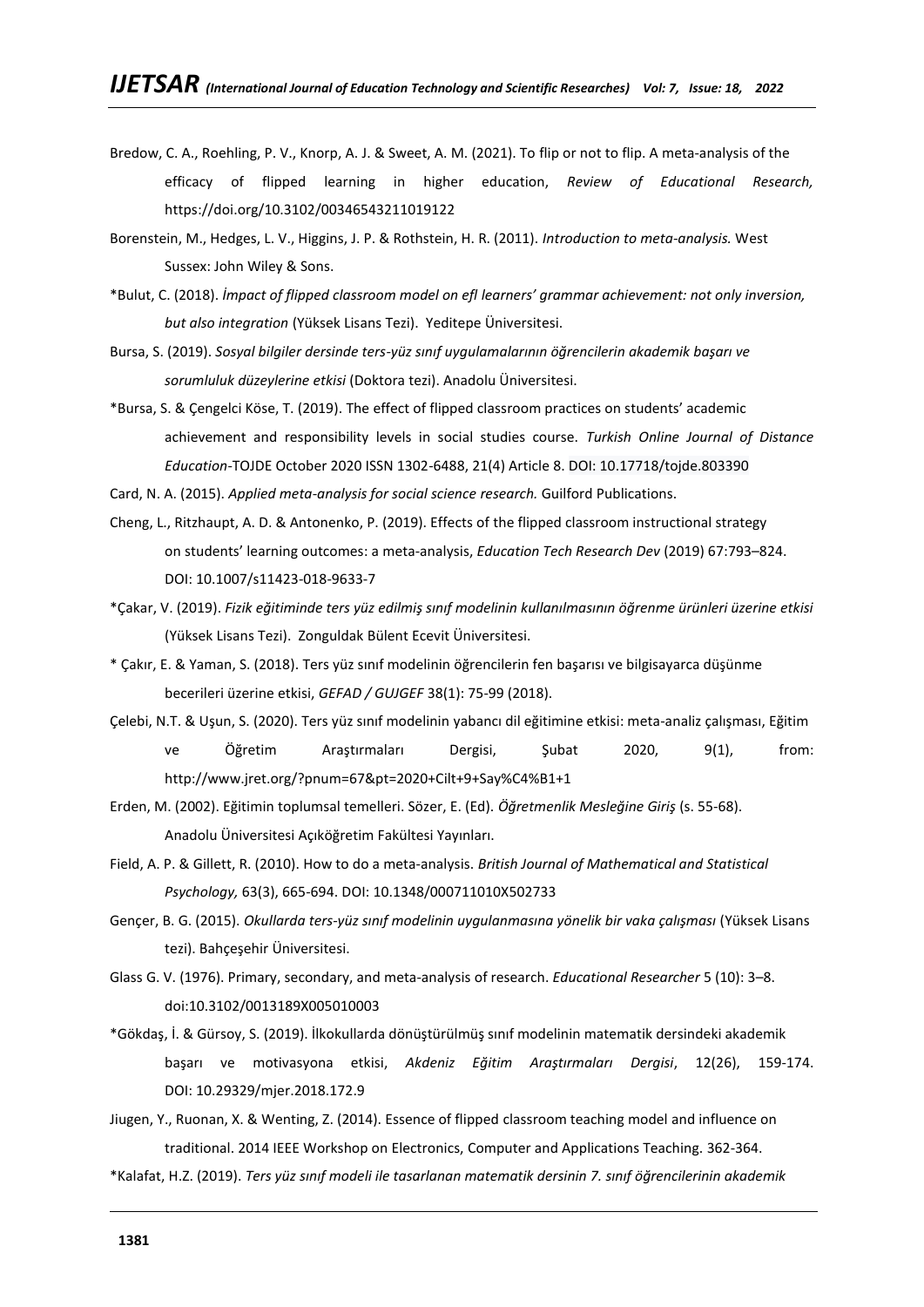*başarısı üzerine etkisinin incelenmesi* (Yüksek Lisans Tezi). Marmara Üniversitesi.

- \*Kaman, N. (2020). *İngilizce öğretiminde ters yüz sınıf modelinin etkililiğine yönelik deneysel bir çalışma* (Yüksek Lisans Tezi). Kırşehir Ahi Evran Üniversitesi.
- Kara, C. O. (2016). *Tıp fakültesi klinik eğitiminde"ters yüz sınıf modeli" kullanılabilir mi?* (Yüksek lisans tezi). Akdeniz Üniversitesi.
- Karagöl, İ. & Esen, E. (2019). Ters-yüz edilmiş öğrenme yaklaşımının akademik başarıya etkisi: Bir meta-analiz çalışması. *Hacettepe Üniversitesi Eğitim Fakültesi Dergisi, 34*(3), 708-727. doi: 10.16986/HUJE.2018046755
- \*Keskin, E. (2020). Ters yüz sınıf yönteminin 10. sınıf öğrencilerinin kimya dersi ''asitler bazlar ve tuzlar'' ünitesindeki akademik başarılarına etkisinin incelenmesi (Yüksek Lisans Tezi). Atatürk Üniversitesi.
- \*Keskin, E., Karagölge, Z. & Ceyhun, İ. (2021). Ters yüz sınıf yönteminin 10. sınıf öğrencilerinin ''asitler, bazlar ve tuzlar'' ünitesindeki akademik başarılarına etkisinin incelenmesi, *Fen Bilimleri Öğretimi Dergisi*, (Cilt: 9, Sayı: 1, Haziran 2021, s. 58-88).
- Kong, S. C. (2014). Developing information literacy and critical thinking skills through domain knowledge learning in digital classrooms: An experience of practicing flipped classroom strategy. *Computers & Education*, 78, 160–173.
- Miller, A. (2012). Five best practices for the flipped classroom [Edutopia]. Retrieved from: [http://www.edutopia.org/blog/flipped-classroombest-practices-andrew-miller.](http://www.edutopia.org/blog/flipped-classroombest-practices-andrew-miller)
- Moravec M., Williams A., Aguilar R. N. & O'Dowd D. K. (2010). Learn before lecture: a strategy that improves learning outcomes in a large introductory biology class. *CBE Life Scicence Education* 9, 473-481. DOI: [10.1187/cbe.10-04-0063](https://doi.org/10.1187/cbe.10-04-0063)
- \*Nayci, Ö. (2017). *Sosyal bilgiler öğretiminde ters yüz sınıf modeli uygulamasının değerlendirilmesi* (Doktora Tezi). Ankara Üniversitesi.
- Orhan, A. (2019). Ters yüz edilmiş öğrenme yaklaşımının öğrencilerin akademik başarısına etkisi: bir meta-analiz çalışması, *Çukurova Üniversitesi Eğitim Fakültesi Dergisi,* 48 (1), 368-396.
- Overmyer, G. R. (2014). *The flipped classroom model for college algebra: Effects on student achievement*  (Doctoral thesis). Fort Collins.
- Özcan, Ş. (2008). *Eğitim yöneticisinin cinsiyet ve hizmetiçi eğitim durumunun göreve etkisi: bir meta analitik etki analizi* (Doktora tezi). Marmara Üniversitesi.
- \*Özdemir, E. (2016). *Ortaokul matematik öğretiminde harmanlanmış öğrenme odaklı ters yüz sınıf modeli uygulaması* (Doktora Tezi). Gazi Üniversitesi.
- \*Özdemir, O. (2017). *Ters-düz sınıfların öğrencilerin akademik başarısına ve görüşlerine etkisi* (Doktora Tezi). Gazi Üniversitesi.
- \*Özdemir, O., & Açık, F. (2019). Ters-yüz edilmiş öğrenme yöntemiyle yazılı anlatım becerilerinin geliştirilmesi: Bir gömülü karma yöntem çalışması. *Hacettepe Üniversitesi Eğitim Fakültesi Dergisi*. Advance online publication. DOI: 10.16986/HUJE.2019048710
- \*Öztürk, S. Y. (2018). *The impact of flipped classroom model on the academic achievement of student teachers*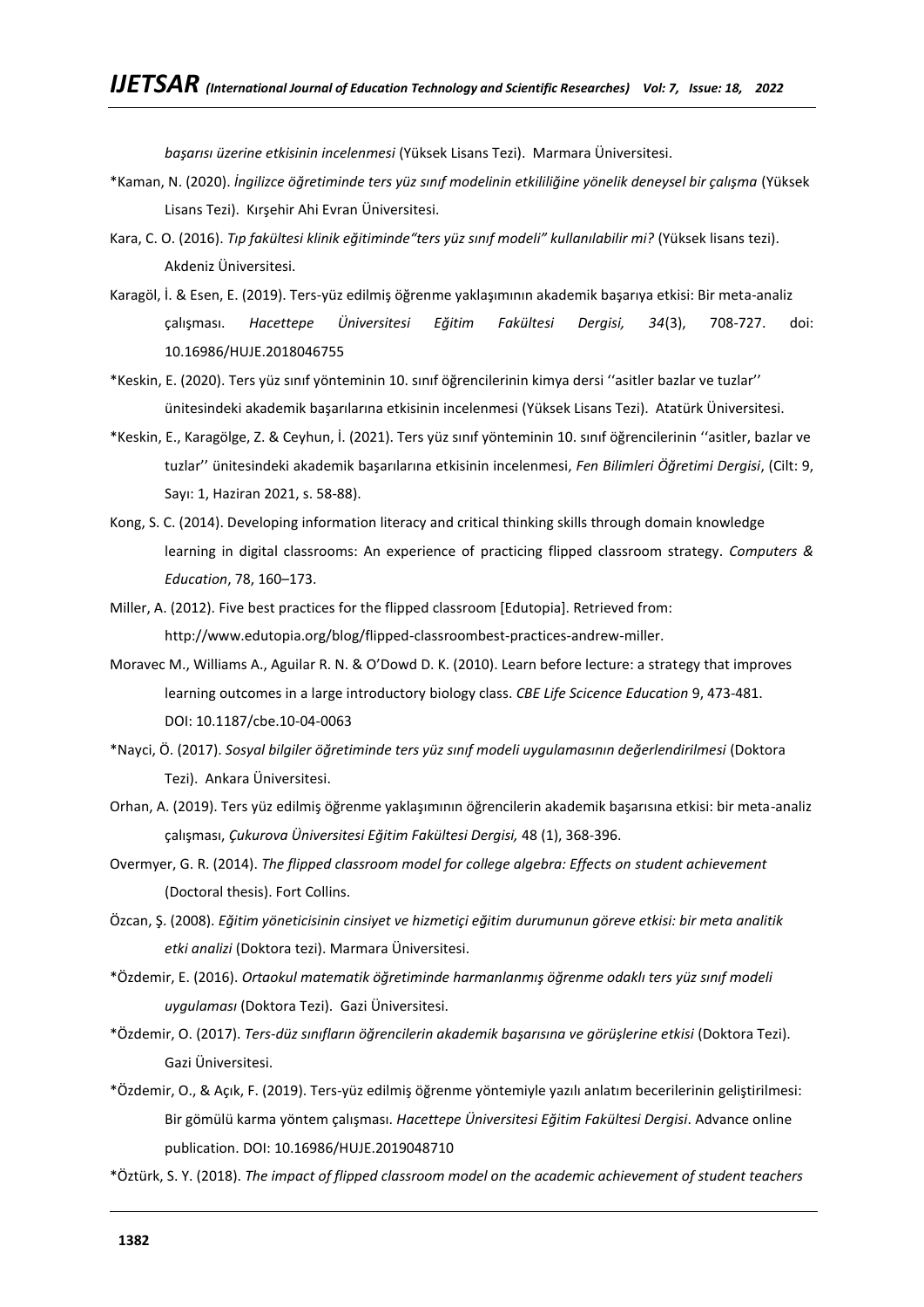*of english (*Yüksek Lisans Tezi). Gazi Üniversitesi.

- Öztürk, S. (2016). *Programlama öğretimindeki ters yüz öğretim yönteminin öğrencilerin başarılarına, bilgisayara yönelik tutumuna ve kendi kendine öğrenme düzeylerine etkisi* (Yüksek Lisans tezi*).* Ankara Üniversitesi.
- \*Özüdoğru, M. (2018). *The effect of flipped learning on pre-service teachers' achievement and perceptions related to classroom environment* (Yüksek Lisans Tezi). Orta Doğu Teknik Üniversitesi.
- \*Sağlam, D. (2016). *Ters-yüz sınıf modelinin ingilizce dersinde öğrencilerin akademik başarılarına ve tutumlarına etkisi* (Yüksek Lisans Tezi). Bülent Ecevit Üniversitesi.
- Sams, A. & Bergmann, J. (2013). Flip Your Students' Learning*. Educational Leadership*, 70(6), 16-20.
- \*Sırakaya, D. A. (2015). *Tersyüz sınıf modelinin akademik başarı, öz-yönetimli öğrenme hazırbulunuşluğu ve motivasyon üzerine etkisi* (Doktora Tezi). Gazi Üniversitesi.
- Song, F., Hooper, L. & Loke, Y. K. (2013). Publication bias: what is it? How do we measure it? How do we avoid it? *Open Access Journal of Clinical Trials*, *5*, 71-81. DOI: [10.2147/OAJCT.S34419](http://dx.doi.org/10.2147/OAJCT.S34419)
- \*Söğüt, M. & Polat, S. (2020). Ters-yüz sınıf modelinin etkin vatandaşlık öğrenme alanının öğretiminde kullanılmasının öğrencilerin akademik başarılarına etkisi, *Uluslararası Toplum Araştırmaları Dergisi,* 10 (15), 24. DOI: 10.26466/opus.658882
- \*Sönmez, H. İ. (2019). *Ters yüz edilmiş t.c. inkılâp tarihi ve atatürkçülük dersinde eğitim bilişim ağı kullanılarak yapılan öğretimin öğrencilerin akademik başarı ve tutumlarına etkisi* (Yüksek Lisans Tezi). Amasya Üniversitesi.
- \*Şahin, Ş. (2020). *Ters yüz sınıf modeli uygulamalarının, ortaokul yedinci sınıf öğrencilerinin sosyal bilgiler derslerine yönelik akademik başarılarına ve tutumlarına etkisi* (Yüksek Lisans Tezi). Sakarya Üniversitesi.
- \*Şerefli, B. (2020). *Sosyal bilgiler öğretiminde ters yüz edilmiş sınıf modeli: akademik başarıya, tutuma etkisi ve öğrenci görüşleri* (Yüksek Lisans Tezi). Gazi Üniversitesi.
- Tan, C., Yue, W.G. & Fu, Y. (2017). Effectiveness of flipped classrooms in nursing education: Systematic review and meta-analysis. *Chinese Nursing Research, 4,* 192-200.<https://doi.org/10.1016/j.cnre.2017.10.006>
- \*Tarhan, G. F. (2019). *Beşinci sınıf bilişim teknolojileri ve yazılım dersi etik ve güvenlik ünitesinin ters-yüz öğrenme ve oyunlaştırma yaklaşımları ile öğretimi* (Yüksek Lisans Tezi). Balıkesir Üniversitesi.
- Tekin, O. (2018). *Ters yüz sınıf modelinin lise matematik dersinde uygulanması: bir karma yöntem çalışması* (Doktora tezi). Tokat Gaziosmanpaşa Üniversitesi.
- Tezcan, M. (2021). *Eğitim sosyolojisi*, Anı.
- Thoms, C. L. (2012). Enhancing the blended learning curriculum by using the "flipped classroom" approach to produce a dynamic learning environment. Iceri 2012 Proceedings, 2150-2157.
- \*Topal, A. D. & Akhisar, Ü. (2018). Ters yüz öğrenme yaklaşımının öğrencilerin akademik başarılarına etkisi: mikroişlemci /mikrodenetleyiciler ıı dersinin uygulaması, *Kocaeli Üniversitesi Eğitim Dergisi,* 1 (2), 135- 148. DOI: 10.33400/kuje.461041
- \*Turan, Z. (2015). *Ters yüz sınıf yönteminin değerlendirilmesi ve akademik başarı, bilişsel yük ve motivasyona etkisinin incelenmesi* (Doktora tezi). Atatürk Üniversitesi.
- UNESCO (2011). International Standard Classification of Education.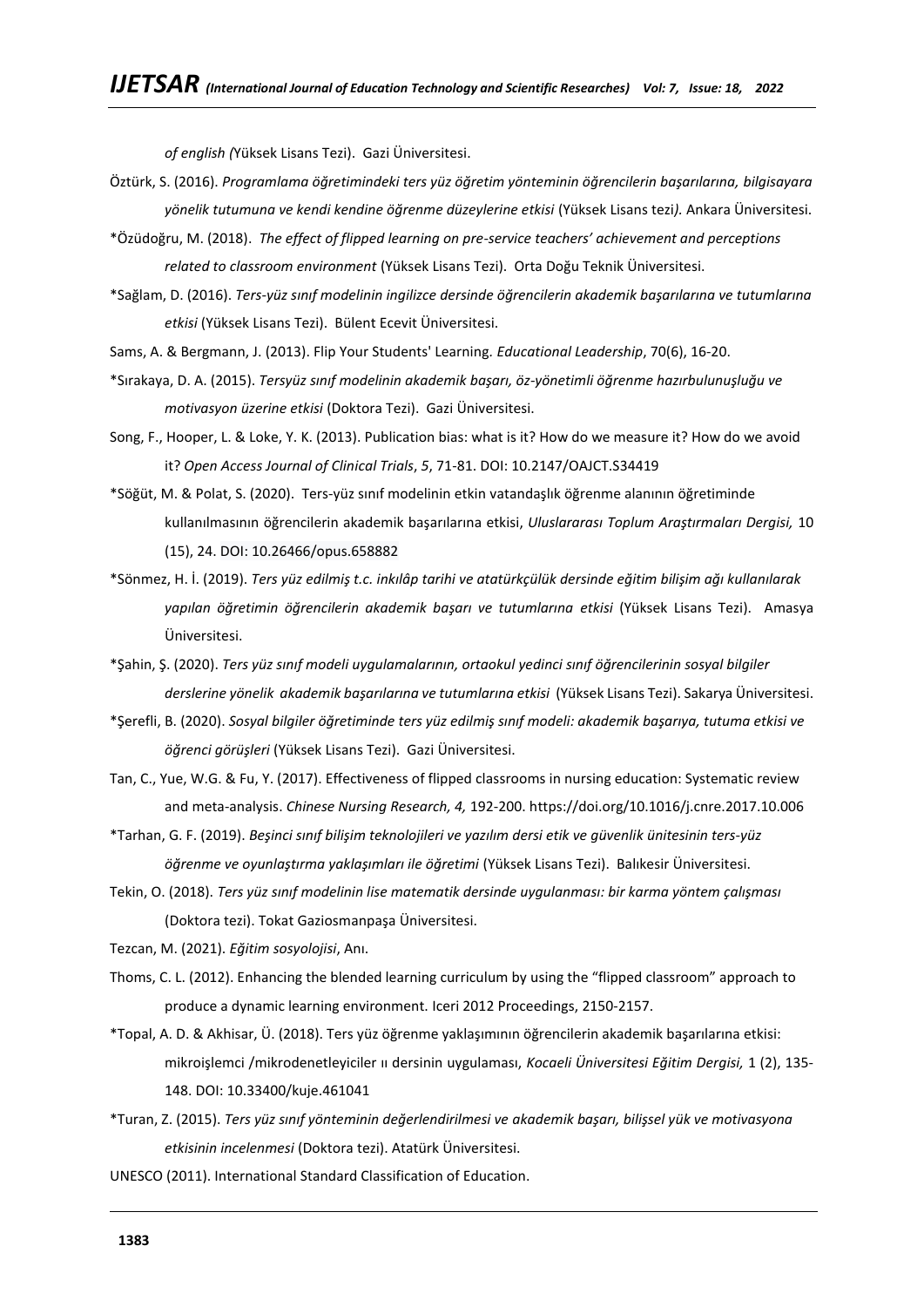[http://uis.unesco.org/sites/default/files/documents/international-standard-classification-of](http://uis.unesco.org/sites/default/files/documents/international-standard-classification-of-education-isced)[education-isced](http://uis.unesco.org/sites/default/files/documents/international-standard-classification-of-education-isced) 2011-en.pdf.

- \*Uzun, E. (2019). *Ters yüz sınıf modelinin 7. sınıf sosyal bilgiler dersi üretim dağıtım ve tüketim ünitesinde uygulanmasının akademik başarıya etkisinin incelenmesi* (Yüksek Lisans Tezi). Aksaray Üniversitesi.
- \*Yavuz, M. (2016). *Ortaöğretim düzeyinde ters yüz sınıf uygulamalarının akademik başarı üzerine etkisi ve öğrenci deneyimlerinin incelenmesi* (Yüksek Lisans Tezi). Atatürk Üniversitesi.
- \*Yavuz, D. (2020). *Effect of flipped instruction in grammar teaching in english as a foreign language class (efl)* (Yüksek Lisans Tezi). Uludağ Üniversitesi.
- \*Yıldız, D. G. & Kıyıcı, G. (2016). Ters yüz edilmiş sınıf modelinin öğretmen adaylarının erişilerine, üstbiliş farkındalıklarına ve epistemolojik inançlarına etkisi, *Cbü Sosyal Bilimler Dergisi*, 14 (3), 0-0. DOI: 10.18026/cbusos.70886
- \*Yorgancı, S. (2020). A flipped learning approach to improving students' learning performance in mathematics courses. *Necatibey Eğitim Fakültesi Elektronik Fen ve Matematik Eğitimi Dergisi (EFMED)*, 14 (1), 348- 371.<https://doi.org/10.17522/balikesirnef.657197>
- Yurtlu, S. (2018). *Fen eğitiminde ters yüz sınıf modelinin öğrenci başarısına ve görüşlerine etkisinin incelenmesi* (Yüksek lisans tezi). Muş Alparslan Üniversitesi.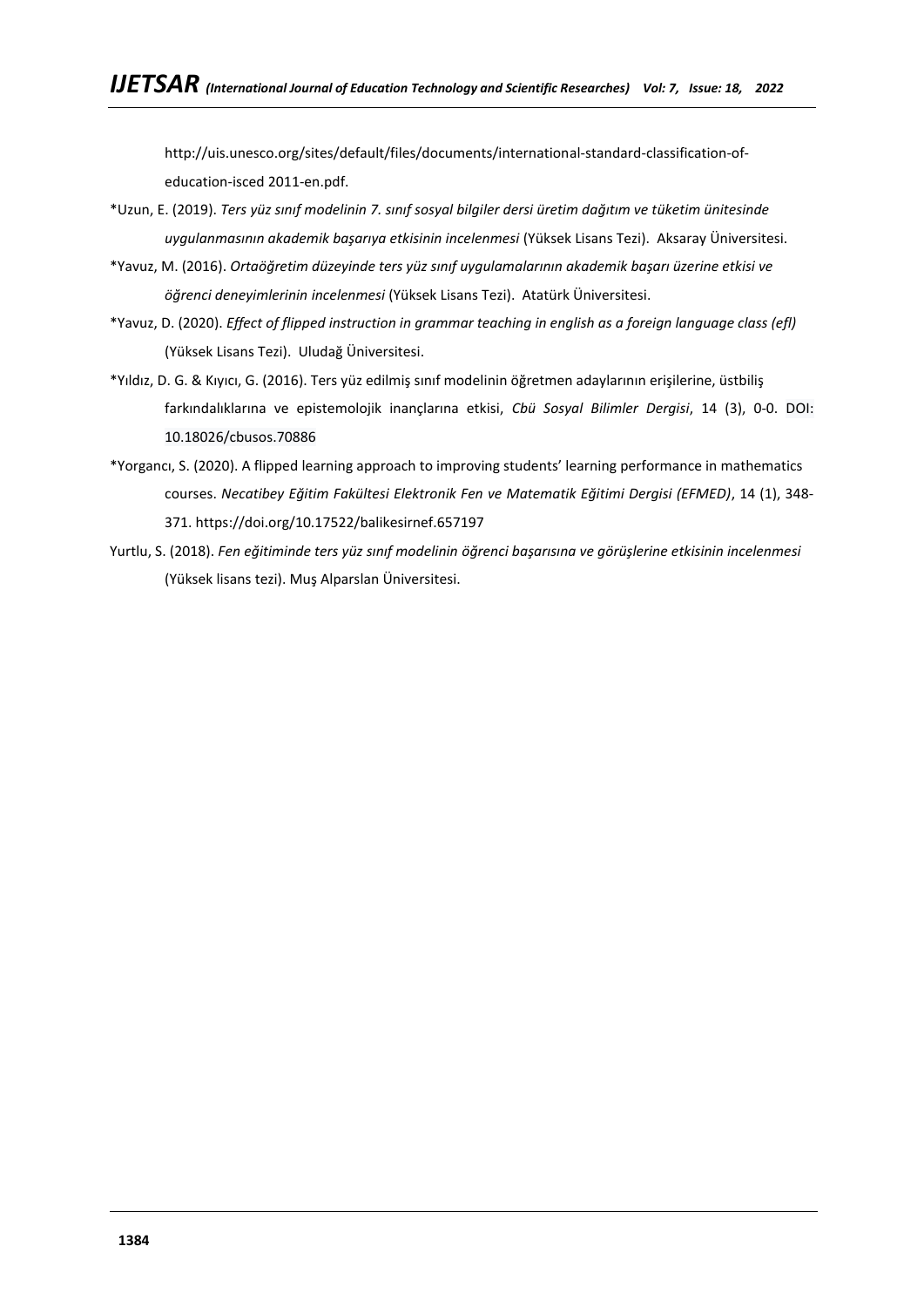# **TERS YÜZ EDİLMİŞ EĞİTİM MODELİ'NİN ÖĞRENCİLERİN AKADEMİK BAŞARILARINA ETKİSİNİN İNCELENMESİ: BİR META-ANALİZ ÇALIŞMASI**

# **ÖZ**

Bu araştırmanın amacı ters-yüz edilmiş eğitim modelinin (TEEM) geleneksel yöntemlere etkisini belirlemeyi ve genel bir kanaat geliştirmeyi amaçlamaktadır. Bu çalışmada ters yüz edilmiş eğitim modelinin akademik başarıya etkisini inceleyen bağımsız deneysel çalışmaların sonuçlarını sentezlemek için meta-analiz yöntemi kullanılmıştır. Çalışmaya dahil edilen araştırmalar 2015-2021 yılları arasını kapsamaktadır. Araştırmaya dahil edilen çalışma sayısı 35 tanedir. Bu çalışmalara elektronik kaynak tarama tabanlarından erişilmiştir. Veri tabanı olarak Ulakbim, Google Akademic ve Yükseköğretim Kurulu Yayın ve Dokümantasyon Daire Başkanlığı Ulusal Tez Merkezi (YÖK) kullanılmıştır. İstatiksel analizler ve etki büyüklüğü hesaplamaları CMA 2.0 paket programı ile gerçekleştirilmiştir. Veri setini oluşturan her bir araştırma için etki büyüklüğü Hedge'in g değeri hesaplanmıştır. Bu çalışmanın sonucunda TEEM'in öğrencilerin akademik başarısına etkisinin yüksek düzeyde olduğu sonucuna ulaşılmıştır. TEEM'in öğrencilerin akademik başarısına etkisi akademik alan, öğretim kademesi, araştırmacının rolü, rapor türü ve yayın yılı moderatör değişkenlerine göre farklılaşmadığı sonucuna varılmıştır. Bu çalışma öğrencilerin sadece akademik başarısına odaklanmıştır. Bunun yanında bu çalışmada sadece Türkiye' de yapılan ve Türkçe dilinde yayınlanmış çalışmalara odaklanılmıştır. İlerideki araştırmalarda tersyüz edilmiş eğitim modelinin öğrencilerin düşünme becerileri, problem çözme becerileri ve sosyal duyuşsal becerilerine etkisini incelenebilir.

**Anahtar kelimeler:** Metanaliz, öğrenci başarısı, ters yüz edilmiş öğrenme.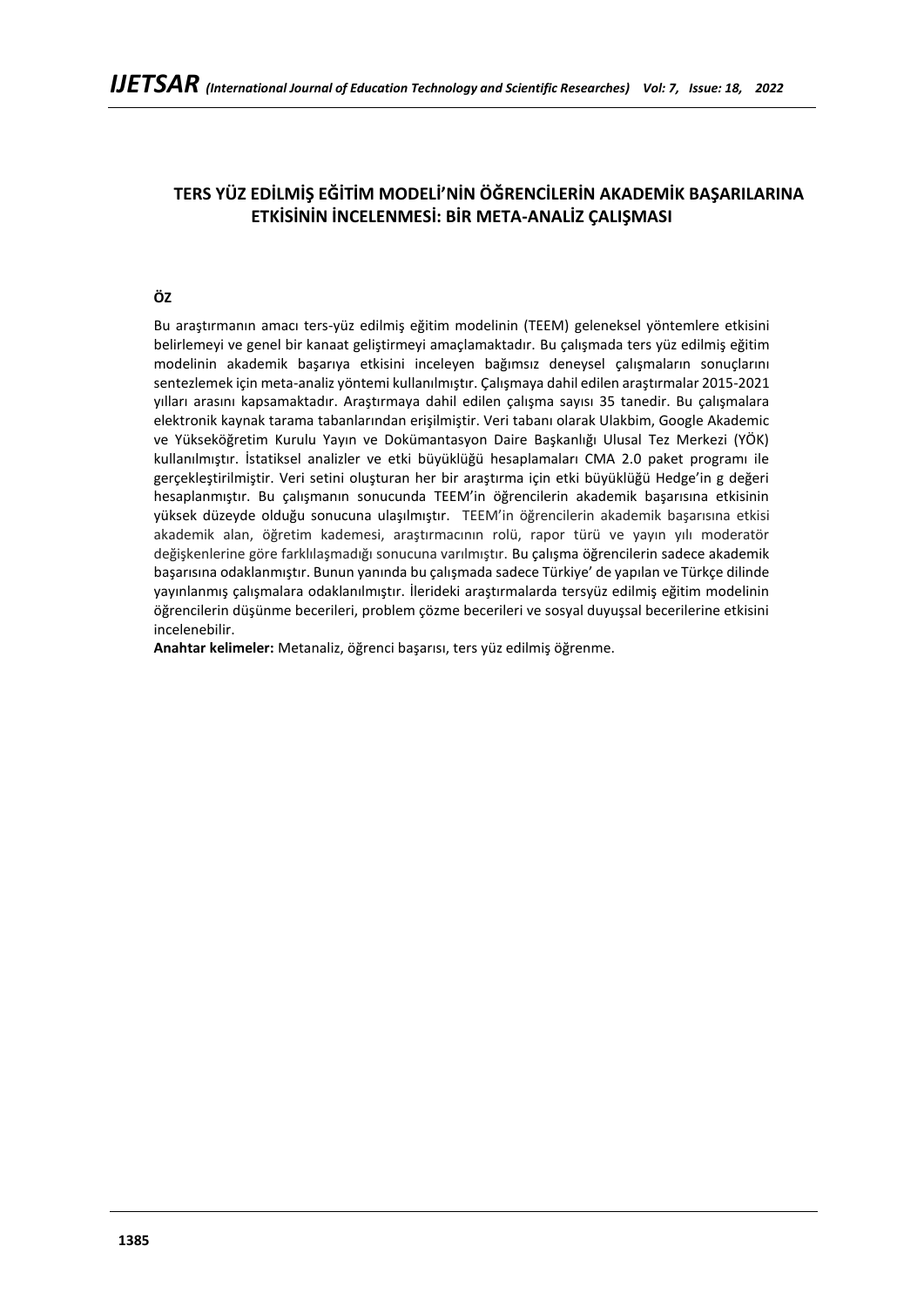#### **GİRİŞ**

Her toplum bireylerini eğiterek onların topluma uyumlu ve topluma katkıda bulunacak şekilde yetişmelerini amaçlar. Günümüz toplumlarında bu işlevi ise eğitim kurumları olan okullar üstlenmiştir (Erden, 2002). Okulların başlıca işlevi bireyleri toplumsallaştırmak, kültürel mirası aktarmak, bireyleri kendi ilgi yetenekleri doğrultusunda eğitmek ve gelişim göstermesini sağlamaktır (Tezcan, 2021). Bireylerin gelişimi ve aranan nitelikler geçmişten günümüze farklılık göstermiştir. Önceki yüzyıllarda bireylerden bilgiyi ezberlemesi ve bu bilgiyi hafızasında tutması yeterli görülürken yaşadığımız çağda daha çok becerinin kullanılması bilginin kullanımında önemli görülmektedir. Özellikle öğrenciler için 21. yüzyıl becerileri olarak kazandırılması gerekli olan nitelikler öğrenenlere daha çok gerçek yaşamda karşılığı bulunması gereken beceriler olarak karşımıza çıkmaktadır. Yaşadığımız çağda öğrenenlerin eleştirel ve yaratıcı düşünme, problem çözme, işbirliği ve iletişim gibi becerilere sahip olması beklenmektedir. Belirtilen pek çok beceriye ve amaçlara ulaşmak için çok yönlü bir pedagojik model olan ters yüz sınıf modeli, öğrenci etkinliğini arttırmak ve derslerin daha verimli geçmesini sağlayan önemli yollardan biri olarak görülmüştür (Bradford, Muntean & Pathak, 2014).

Ters-yüz sınıf modeli sistemini oluşturan kavramlara bakıldığında bilginin niteliği, teknoloji, ilgi çekicilik, yansıma, zaman ve mekân kavramları dikkati çekmektedir. Ters yüz sınıflarda öğretmenin anlatacağı konunun içeriğine hâkim olması ve çoklu ortam araçları ile içeriği zenginleştirerek öğrenciye sunması vurgulanan önemli noktalar arasında yer almaktadır. Bunun yanında sunulan bilgilerin öğrencilerde dikkat dağınıklığına sebebiyet vermeyecek kadar kısa, net ve sade bir yapı oluşturacak şekilde aktarılması, hazırlanan videoların öğrencilerin öğrenme becerilerine uygun uzunlukta olması gerekmektedir (Miller, 2012). Ters-yüz sınıflarda uygulanan eğitimde temel yapı öğretmenin hazırladığı ders videolarının evde öğrenciler tarafından izlenmesi değildir. Bu yöntemin uygulanmasındaki asıl beklenti ve amaç; öğrencilerle okulda geçirilecek zamanın en etkili ve verimli kullanılmasına yol açmak için yüz yüze eğitimin kalitesini arttırabilmektir. Öğrenciler ders için gerekli hazırlıkları ve paylaşımları sağlayarak yüz yüze eğitimde daha aktif olmaları, etkin rol oynamaları beklenmektedir (Bergmann & Sams, 2012; Sams & Bergmann, 2013).

Ters- yüz sınıf, çevrilmiş sınıf eğitimi öğrenmenin harmanlandığı bir eğitim modelidir. Model çevrimiçi öğrenmenin bilgisayarlar aracılığı ile harmanlandığı bir yapı teşkil etmektedir. Bunun yanında bu öğrenme modeli öğrencilere gelişmiş oyun simülasyonları, ses ve web sayfası gibi teknolojiler sunmaktadır. Öğrenme ortamında etkin bir öğretim materyali, öğrencilerin ilgili konuları öğrenmesi, ödev yapması ya da soruları cevaplaması, tartışabilmesinin yanında onlara bir öğrenme alanı sağlamaktadır. Ters- yüz öğretim, teknolojinin gelişmesi ve mobil öğrenmenin uygunluğu ile her yerde ve her an etkileşimli ve dijital bir öğrenme boyutu kazandırmaktadır (Jiugen, Ruonan & Wenting, 2014).

Ters- yüz sınıfların özelliklerini ise Bergmann, Overmyer & Wilie (2014) şöyle açıklamıştır: Tersine sınıflar; öğretmenler ve öğrenciler arasındaki etkileşim ve iletişim için önemli bir paylaşımdır. Aktiviteler aracılığıyla öğrencilerin öğretim teknolojilerini öğrenme ortamına kendi öğrenmelerinin sorumluluğunu aldıkları bir ortamdır. Öğretmenlerin sınıfta başrol olmadığı rehber konumda oldukları bir sınıftır. Etkinlikler yapılandırmacı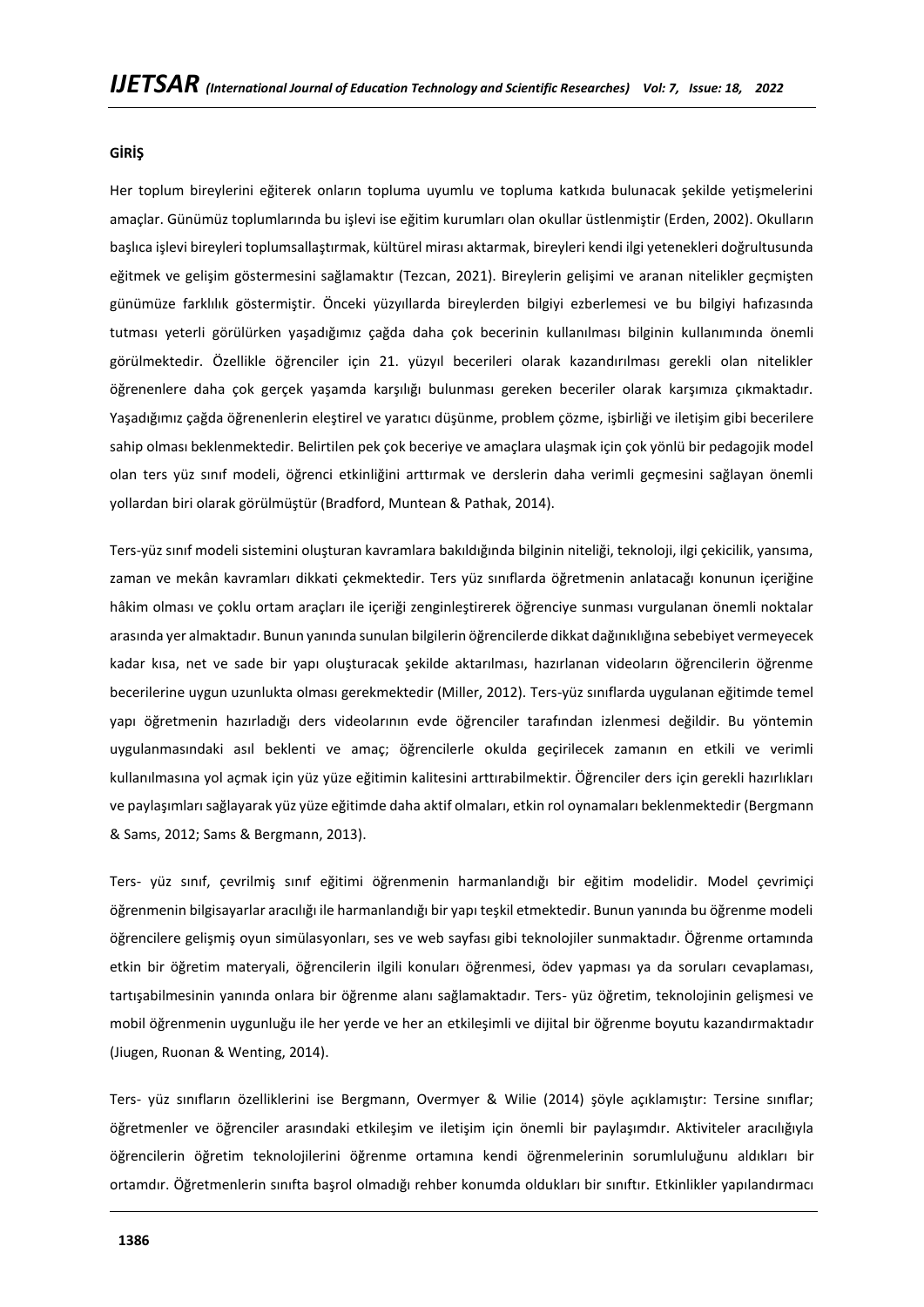öğrenmeyle harmanlanmaktadır. Hastalık ya da sportif aktivite veya okul gezisi gibi ders dışı aktiviteler nedeniyle derse gelemeyen öğrencilerin geride kalmadığı bir sınıftır. Ders içeriğinin, tekrar etme ya da geliştirme amacıyla kalıcı olarak saklandığı bir sınıftır. Tüm öğrenciler bu yapıda kendi öğrenmelerine dâhil olurlar. Öğrenciler bireyselleştirilmiş bir öğretim alabilmelerinin yanında tersine eğitim sadece çevrimiçi videolar demek değildir. Ters yüz eğitimde en önemli kısım yüz yüze (sınıfta) geçen zaman diliminde meydana gelen etkileşim ve anlamlı öğrenme aktiviteleridir. Bunun yanında tersine eğitimde öğretmenlerin yerine videoların konulduğu, çevrimiçi bir dersin olmadığı bir eğitimdir. Bütün bir dersi bilgisayar ekranına bakarak geçiren, tek başlarına çalışan öğrenciler değildir.

Ters- yüz sınıflar öğrencilere öğrenme, sorgulama, pratik yapma gibi olanaklar sağlamaktadır. Bu anlamda öğrencilere kendi öğrenme sorumluluğunu üstlenmesini sağlamakta ve esneklik tanımaktadır. Öğrenciler tersyüz sınıflar sayesinde kendileri ile paylaşılan ders içeriklerini defalarca izleyebilmektedir (Thoms, 2012). Bu yapı sınıf içi ortamların ele alınmasında, öğrenme- öğretme ortamının zenginleştirilmesinde, başta akademik başarı olmak üzere öğrenmeyle ilgili çeşitli başlıklarda incelenmektedir. Ters-yüz sınıf modeliyle ilgili yurt içinde ve yurt dışında özellikle son yıllarda araştırmaların arttığı, birçok çalışmanın literatüre kazandırıldığı dikkat çekmektedir.

Ters- yüz eğitimle ilgili çalışmalar incelendiğinde; fen öğretiminde ters- yüz uygulamaları (Yurtlu, 2018 ; Aksoy, 2020), İngilizce öğretimde tersine eğitimin değerlendirilmesi (Boyraz, 2014; Ayçiçek, 2018; Bulut, 2018 & Yavuz, 2020), ters- yüz sınıf modelinin öğrencilerin başarı, stres ve öğrenme transferine etkisi (Aydın, 2016), ters- yüz eğitim modelinin üniversite öğrencilerinin programlamaya yönelik başarı, öz yeterlik algı ve tutumlarına yönelik incelenmesi (Aydın, 2016), ters- yüz edilmiş eğitim modelinin matematik öğretiminde etkisi (Overmyer, 2014; Aydın, 2020), ters- yüz eğitimin öğrencilerin başarı ve işbirlikli öğrenmeye yönelik etkisi (Bolatlı, 2018), ters- yüz eğitim modelinin sosyal bilgiler dersinde uygulanması (Kong, 2004; Bursa, 2019; Uzun, 2019), fizik eğitiminde (Çakar, 2019), kimya eğitiminde (Ash, 2012), biyoloji eğitiminde ters- yüz modelinin etkileri (Moravec, Williams, Aguilar-Roca & O'Dowd, 2010), okullarda ters- yüz sınıf modelinin kullanılması (Gençer, 2015), ters- yüz eğitimin başarı, bilişsel yük ve motivasyon çerçevesinde değerlendirilmesi (Turan, 2015), tıp fakülteleri klinik eğitimde ters- yüz eğitim modelinin uygulanabilirliği (Kara, 2016), programlama öğretiminde ters- yüz öğretim modelinin öğrencilerin başarı, tutum ve kendi kendine öğrenme düzeylerinin incelenmesi (Öztürk, 2016), ters- yüz eğitim modelinin lise öğrencileriyle uygulanması (Tekin, 2018; Yavuz, 2016) şeklinde çeşitli araştırmaların yapıldığı tespit edilmiştir.

İlgili araştırmalarda görüldüğü gibi ters- yüz eğitim birçok alanda bir öğretim yöntemi olarak uygulanmıştır. Bu model çerçevesinde ele alınan derslerde modelin etkileri; öğrencilerin başarı, tutum, öz yeterlik, motivasyon gibi faktörlerle birlikte incelenmiştir. Özellikle araştırmalarda ters-yüz eğitim modelinin öğrencilerin akademik başarılarına olan yansımalarının değerlendirilmesi dikkat çekmiştir. Bu bağlamda araştırma, ters-yüz eğitim yöntemiyle uygulanan araştırmaların geleneksel öğretim yöntemine göre uygulandığı çalışmalarda öğrencilerin akademik başarılarına olan etkilerinin görülmesi ve değerlendirilmesi çerçevesinde bir meta-analiz çalışması olarak ele alınmıştır. Meta-analizin tanımı kısaca "analizlerin analizi" olarak adlandırılmaktadır (Glass, 1976). Bu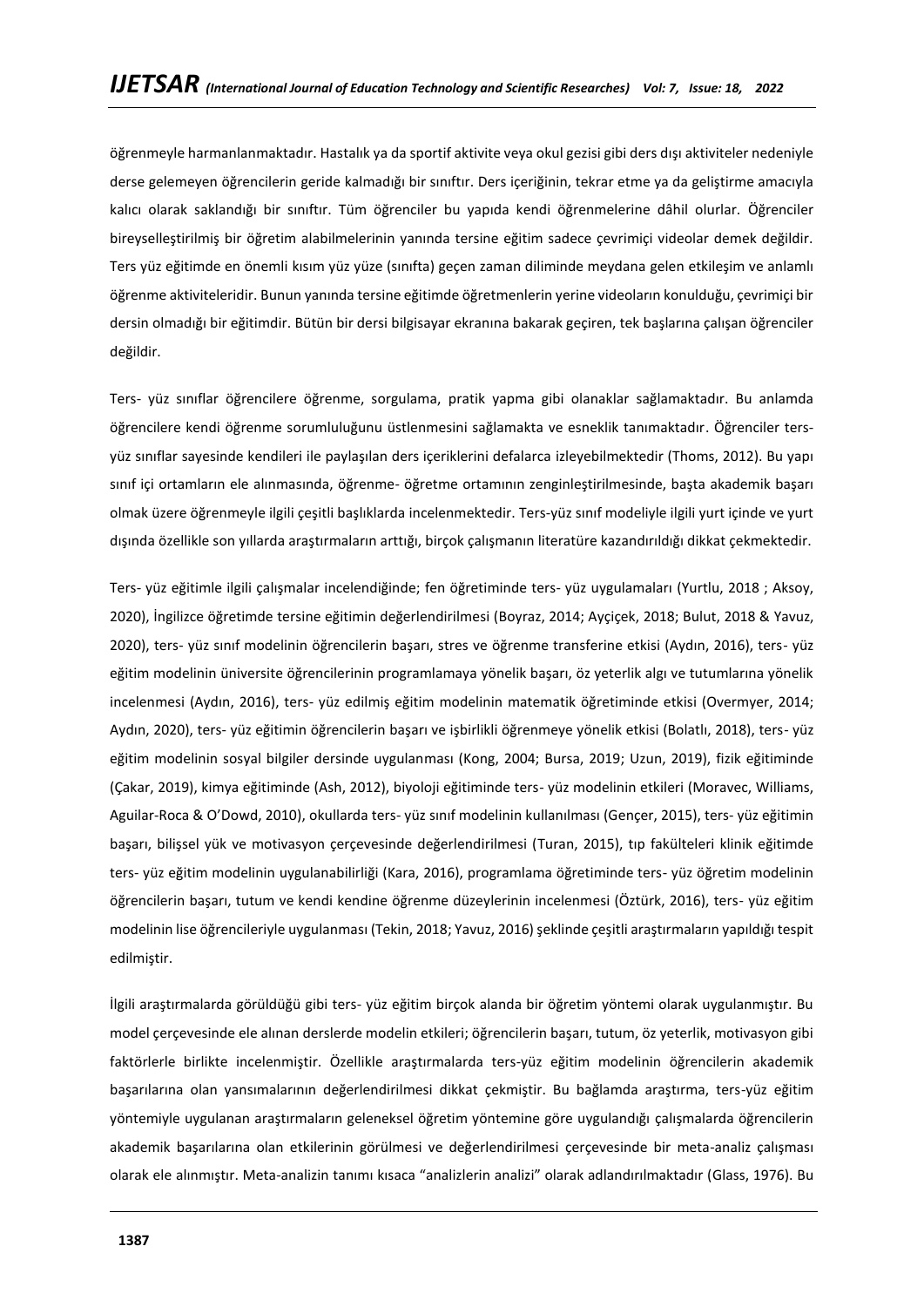tanım çerçevesinde meta analiz bir konuya ait birçok bilimsel çalışmanın sonuçlarıyla ilgili genellemelere ulaşmak için bir araya getirilmesi olarak da belirtilmiştir. Meta analiz yoluyla farklı çalışmalarda bulunan farklı sonuçlar karşılaştırılabilir ya da bir araya getirilebilir (Özcan, 2008).

Araştırmada ters yüz edilmiş eğitim modelinin öğrencilerin akademik başarılarına olan etkisini meta analiz çerçevesinde incelemek hedeflenmiştir. Literatürde yer alan çalışmalara bakıldığında ters yüz edilmiş eğitim modelinin akademik başarıya olan etkisi ile ilgili çalışmaların oldukça sınırlı sayıda olduğu dikkati çekmektedir. Bu bağlamda çalışma literatüre katkı sağlamak ve öğrencilerin ters yüz edilmiş eğitimle akademik başarılarını meta analiz çerçevesinde değerlendirme bakımından önem taşımaktadır. Bu anlamda da çalışmanın amacı ters-yüz edilmiş eğitim modelinin (TEEM) öğrencilerin akademik başarısına etkisini incelemektir. Bu amaç doğrultusunda aşağıdaki sorulara yanıt aranmıştır. Araştırmaya ilişkin alt problemler ise şu şekildedir;

1. TEEM öğrencilerin akademik başarısına etkisi var mıdır?

1.1.TEEM öğrencileri akademik başarısına etkisi moderatör değişkenlere göre farklılaşmakta mıdır?

#### **YÖNTEM**

Bu çalışmada meta analiz yöntemi kullanılmıştır. Meta analiz nicel araştırmaların bulgularını sentezleyen bir araştırma yöntemidir (Borenstein, Hedges, Higgins & Rothstein, 2011; Card, 2015). Bu çalışmada TEEM'in öğrencilerin akademik başarısına etkisine odaklı nicel temel araştırmalara odaklanılmıştır. Söz konusu temel araştırmalar ilişkin dâhil edilme ölçütleri aşağıdaki gibidir.

#### **Dâhil Etme Ölçütleri**

1. Temel araştırmalar deneysel desene göre tasarlanmış olmalıdır. Tek örneklem deneysel desenler bu çalışmada hariç bırakılmıştır.

2. Temel araştırmaların deneysel grubu TEEM ile yürütülmüş olmalıdır. Başka bir ifade ile gözlemlenen etki yalnızca TEEM'den kaynaklanmalıdır. TEEM ile harmanlanmış ya da zenginleştirilmiş temel araştırmalar hariç bırakılmıştır (örneğin Yurtlu, 2018).

3. Temel araştırmaların kontrol grubuna ilişkin uygulama, geleneksel öğretim yaklaşımları ile öğretim yapılmalıdır. 4. Temel araştırmalar çıktısı öğrencilerin akademik başarısına odaklı olmalıdır. Eğer araştırma çıktısı akademik başarı dışında çıktıya odaklı ise hariç bırakılmıştır.

5. Temel araştırmalar Türkçe dilinde olmalıdır. Ayrıca temel araştırmaların çalışma grubunu Türkiye'deki eğitim bölgelerinden gelmelidir. Bu çalışmada TEEM'nin akademik başarıya etkisi kültürel bağlamda incelemek amaçlandığından diğer ülkeler hariç bırakılmıştır.

6. Temel araştırmalar 2015-2021 yılları arasında yayınlanmış olmalıdır. Son yıllarda TEEM'e ilgi araştırmacılar tarafından artmıştır. Bu sebeple güncel araştırmaları derlemek amaçlanmıştır.

7. Temel araştırmalar makale ve tez şeklinde raporlanmış olmalıdır.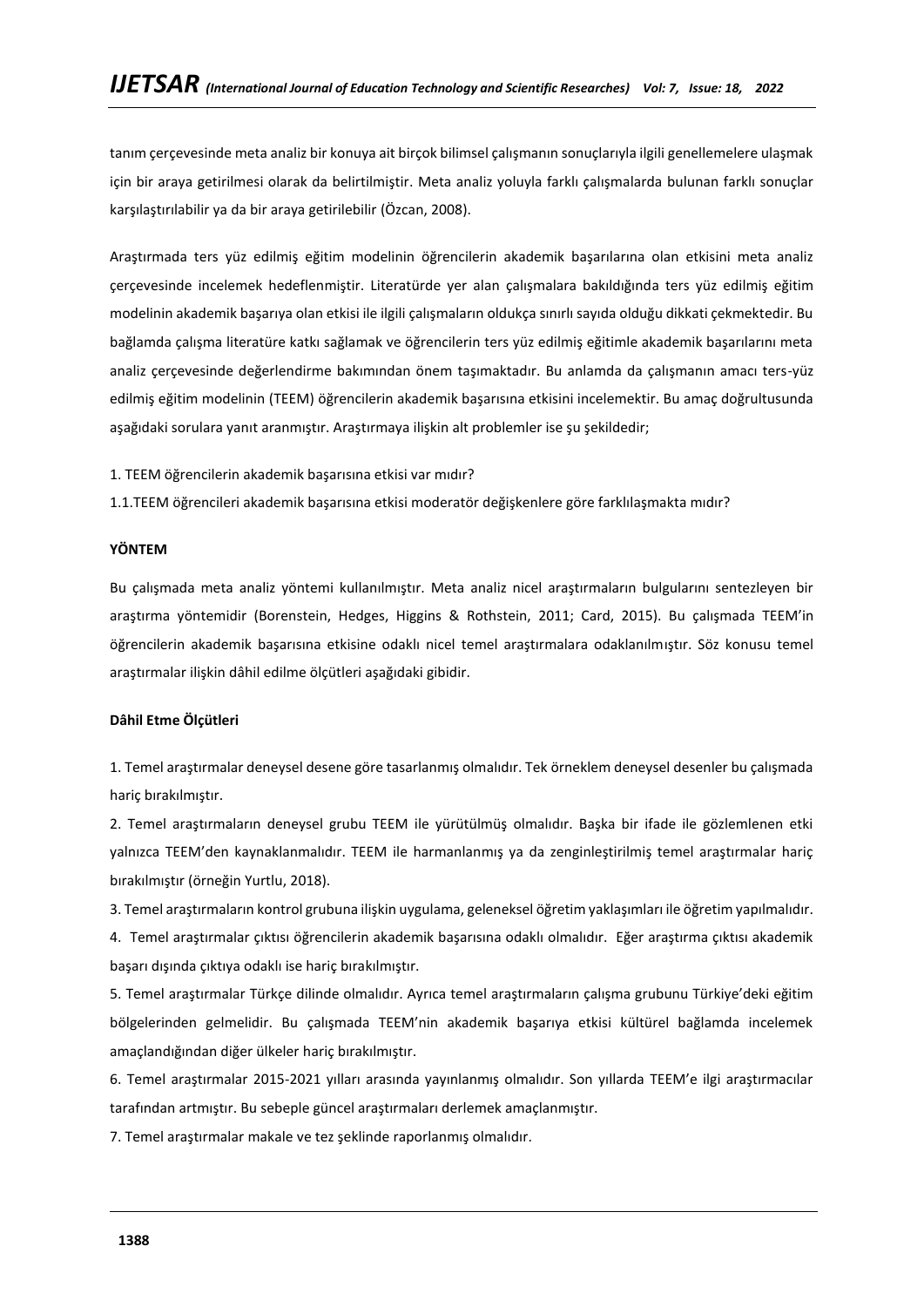## **Veri Toplama:**

Bu çalışmanın verilerine elektronik kaynak tarama tabanlarından erişilmiştir. Veri tabanı olarak Ulakbim, Google Akademik ve Yükseköğretim Kurulu Yayın ve Dokümantasyon Daire Başkanlığı Ulusal Tez Merkezi (YÖK) kullanılmıştır. Söz konusu veri tabanlarında makale ve tez formundaki araştırmalara erişilmiştir. Veri toplama süreci içerisinde anahtar kelime olarak terz-yüz edilmiş, tersyüz edilmiş kelimeleri anahtar kelime olarak kullanılmıştır. Veri toplama işlemi birinci/ikinci/üçüncü araştırmacı tarafından gerçekleştirilmiştir. Daha önceden belirlenen dâhil etme ölçütlerine göre anahtar kelimelerin ürettiği araştırmaların başlık kısımları incelenmiştir. Veri toplama süreci içerisinde bu çalışmanın dâhil edilme ölçütlerini taşıma potansiyeli olan araştırmalardan veri havuzu oluşturulmuştur. Bu veri havuzundaki araştırmalar birinci/ikinci/üçüncü araştırmacı tarafından özet ve içerik bölümleri incelenerek dâhil edilme ölçütlerine uygun araştırmalardan veri seti oluşturulmuştur. Veri setlerine ilişkin veri akış şeması Şekil 1'de gösterilmiştir. Veri seti 35 araştırmadan oluşmuştur. Kodlamalar bu veri seti üzerinden yapılmıştır.



**Şekil 1.** Veri Setine İlişkin Veri Akış Şeması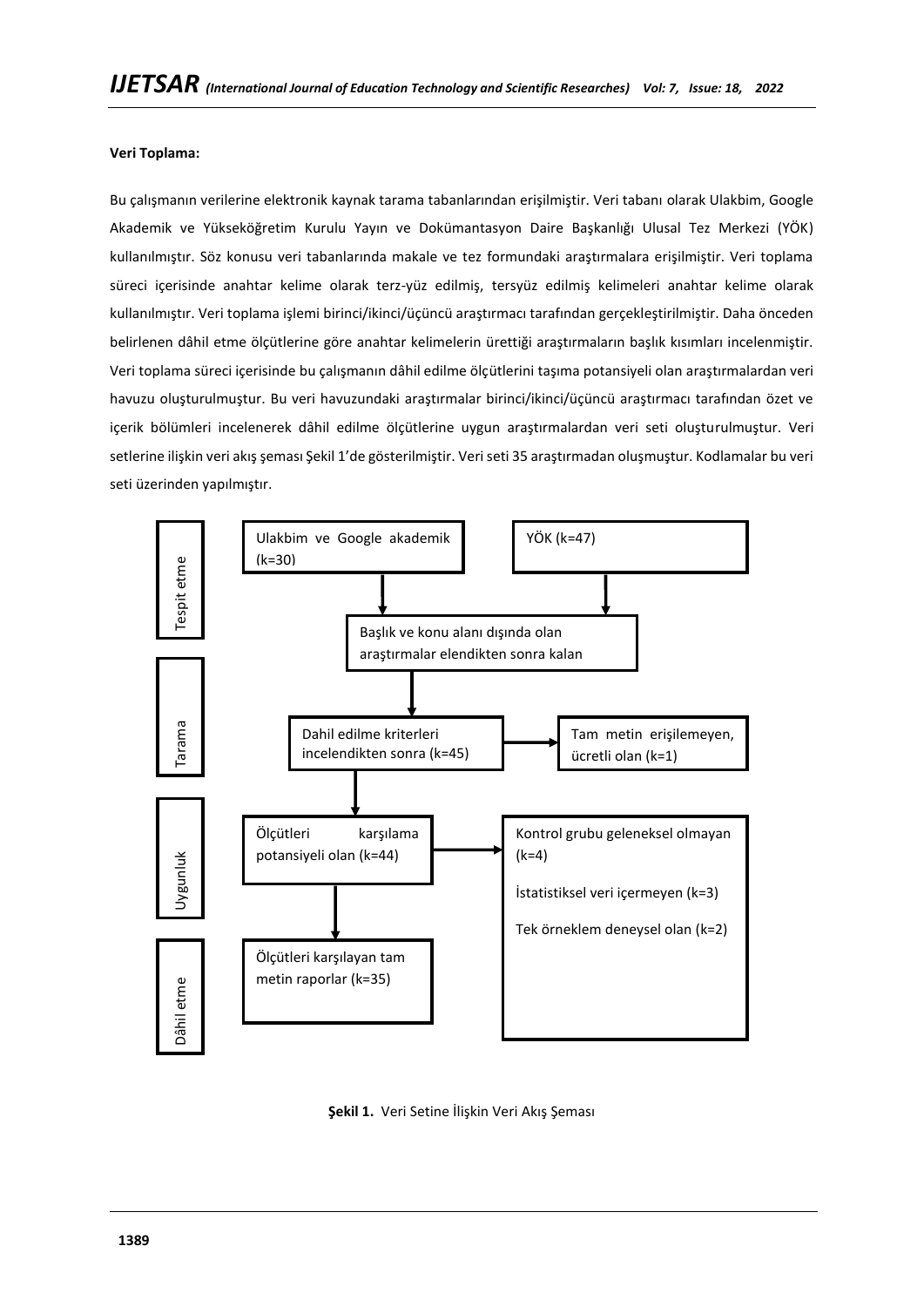**Kodlamalar:**

*Öğretim kademesi:* Eğer araştırma öğretim kademesini ifade etmiş ise araştırmaya sadık kalınmıştır. Örneğin lise olarak ifade etmişse aynı şekilde kodlanmıştır. Eğer öğretim kademesi ifade edilmemiş; sınıf düzeyi ifade edilmiş ise International Standard Classification of Education (UNESCO, 2011) belirlediği öğretim kademesi referans alınmıştır.

*Akademik alan:* Temel araştırmalar bir ders üzerinden yürütülmektedir. Yürütülen dersler akademik alan olarak kodlanmıştır. Örneğin fizik, kimya ve biyoloji alanları fen bilimleri olarak kodlanmıştır. Türkçe ve İngilizce dil bilimleri olarak kodlanmıştır.

*Uygulama süresi:* Temel araştırmaların tersyüz edilmiş eğitim modelini deney gruplarına uygulama süreleri farklıdır. Bu sebeple uygulama süreleri uygulamanın yürütüldüğü hafta sayısı birim alınarak kodlanmıştır. Eğer uygulama ay veya öğretim dönemi olarak ifade edilmişse söz konusu süreler haftaya çevrilmiştir.

*Rapor türü:* Temel araştırmaların raporlanma türleri makale ve bildiri olarak kodlanmıştır.

*Yayın yılı:* Araştırmanın yayınlandığı yıl referans alınmıştır.

#### **Veri analizi**

Bu çalışmanın analiz birimi araştırmadır. Başka bir ifade ile her bir araştırma bir etki büyüklüğü ile temsil edilmektedir. İkincisi, temel araştırmalardaki etki büyüklükleri düzeyindedir (Borenstein, Hedges, Higgins & Rothstein, 2011). Bu çalışmada, her çalışma bir etki büyüklüğü ile temsil edilmektedir. Bu çalışmanın analiz birimi araştırmadır. Başka bir deyişle, her çalışma bir etki büyüklüğü ile temsil edilmektedir. İstatiksel analizler ve etki büyüklüğü hesaplamaları CMA 2.0 paket programı ile gerçekleştirilmiştir. Veri setini oluşturan her bir araştırma için etki büyüklüğü Hedge'in g değeri hesaplanmıştır. Başka bir ifade ile ES=g'dir. Ayrıca veri setini oluşturan araştırmaların özellikleri çeşitlilik göstermektedir. Bu sebeple veri setlerine ilişkin istatiksel analizlerde random effect size modeli tercih edilmiştir (Field & Gillett, 2010). Öte yandan hesaplanan ortama etki büyüklüğünün yayın yanlılığı taşıyıp taşımadığının test edilmesi bulguların geçerliliği ve güvenirliği ile ilişkilidir (Song, Hooper & Loke, 2013). Veri seti için yayım yanlılığı analizi yapılmıştır. Yayım yanlılığı analizlerinde huni grafiği ve Duval ve Tweedie'nin çıkar-ekle tekniği kullanılmıştır. Veri setine ilişkin heterojenlik analizleri Q testi ve I<sup>2</sup>değeri hesaplanarak belirlenmiştir. Moderatör analizinde gruplara arası farklılıklar Q gruplar arası (Qga) testi ile test edilmiştir. Yıllara göre etki büyüklüklerinin dağılımının analizinde meta-regresyon tekniği kullanılmıştır.

## **BULGULAR**

Bu bölümde çalışmanın araştırma problemlerine göre elde edilen bulgulara yer verilmiştir. Öncelikle veri setine ilişkin yayım yanlığı analizi yapılmış; veri setine ilişkin funnel plot grafiği ve Duval & Tweedie'nin çıkar-ekle test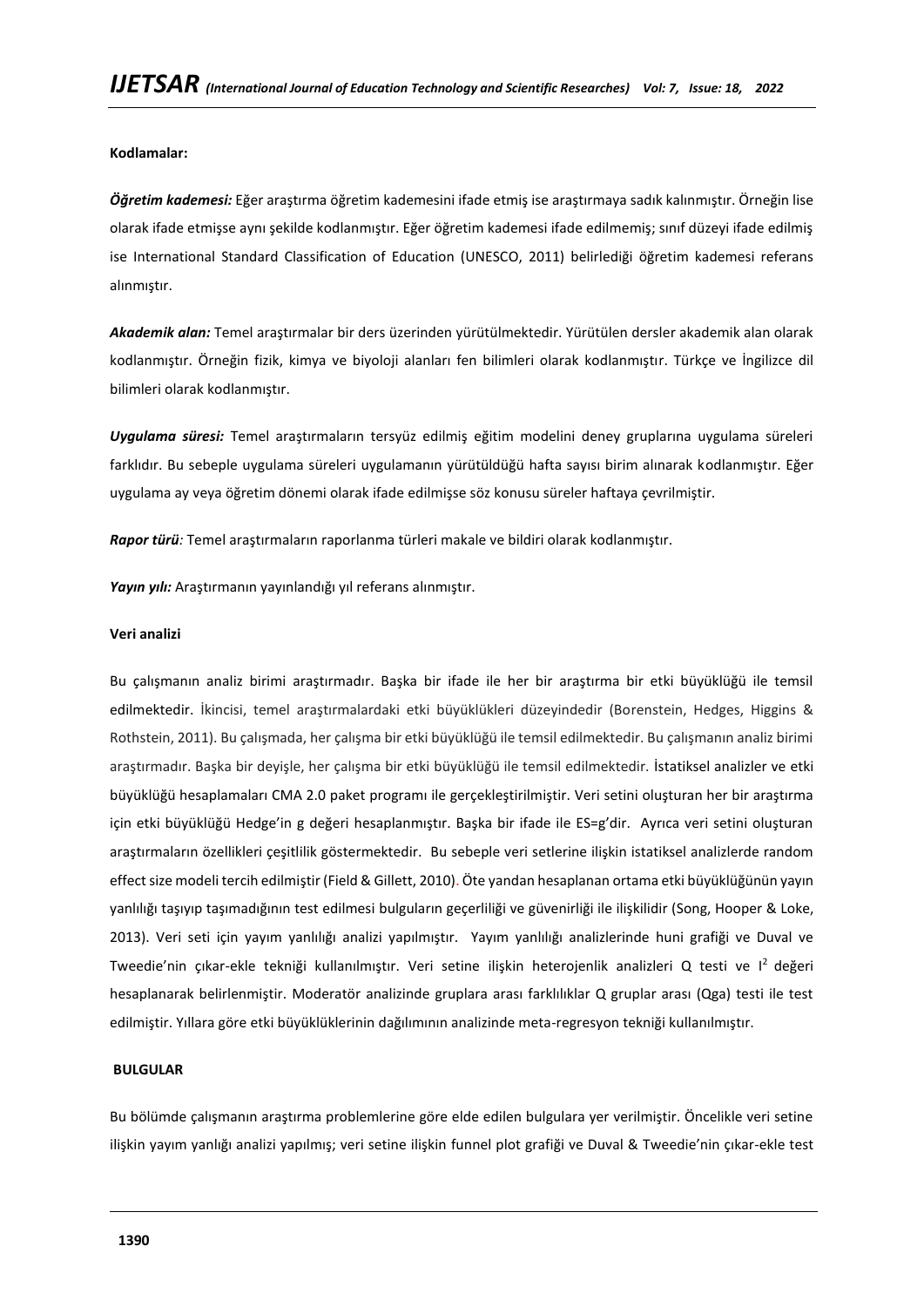sonuçları sunulmuştur. Sonrasında ise veri setine ilişkin moderatör analiz sonuçları sunulmuştur. Şekil 2'de TEEM ve akademik başarı veri setine ilişkin funnel plot grafiği gösterilmiştir.



**Şekil 2.** TEEM Ve Akademik Başarı Veri Setine İlişkin Funnel Plot Grafiği

Şekil 2 incelediğinde veri setini oluşturan etki büyüklükleri dağılımının simetrik dağıldığı gözlenmektedir. Başka bir ifade ile TEEM ve akademik başarı veri seti yayım yanlılığı taşımadığı söylenebilir. Yine veri setinin yayım yanlılığı Duval ve Tweedie'nin çıkar-ekle (*DTEK)* testi ile denetlenmiştir. Söz konusu teste ilişkin bulgular Tablo 1'de sunulmuştur. Tablo 1'e göre TEEM ve akademik başarı veri setine ilişkin yayım yanlılığı tespit edilmemiştir.

|  |  | Tablo 1. Veri setlerine ilişkin DTEK testi |  |  |  |
|--|--|--------------------------------------------|--|--|--|
|--|--|--------------------------------------------|--|--|--|

| Veri setleri       | Kırpılması gereken | ES ve 95% güven aralığı |      |      | Q(t)  |
|--------------------|--------------------|-------------------------|------|------|-------|
|                    |                    | ES                      |      | UP   |       |
| Gözlenen           |                    | 0.73                    | 0.61 | 0.84 | 57,67 |
| <b>Düzeltilmiş</b> |                    | 0.73                    | 0.61 | 0.84 | 57,67 |
|                    |                    |                         |      |      |       |

Veri setine ilişkin ortalama etki büyüklüğü ve veri setine ilişkin moderatör analizleri aşağıda sunulmuştur.

TEEM ve akademik başarı veri seti 35 temel araştırmadan oluşmaktadır. Söz konusu veri setinden toplam k=35 etki büyüklüğü üretilmiştir. En küçük etki büyüklüğü ES= .06; en büyük etki büyüklüğü değeri ise ES=1,66'dir. Ortalama etki büyüklüğü ise ES=.73 (LL=.61 UL=.84) 'tür. Başka bir ifade ile TEEM' nin akademik başarıya ortalama etkisi yüksek düzeydedir. Veri setinin toplam heterojenlik değeri Q=57,67 olarak hesaplanmıştır. Ayrıca veri setinin heterojenlik düzeyinin düşük düzeyde olduğu tespit edilmiştir (I<sup>2</sup>=41,05). Veri setine ilişkin moderatör analiz Tablo 2'de sunulmuştur.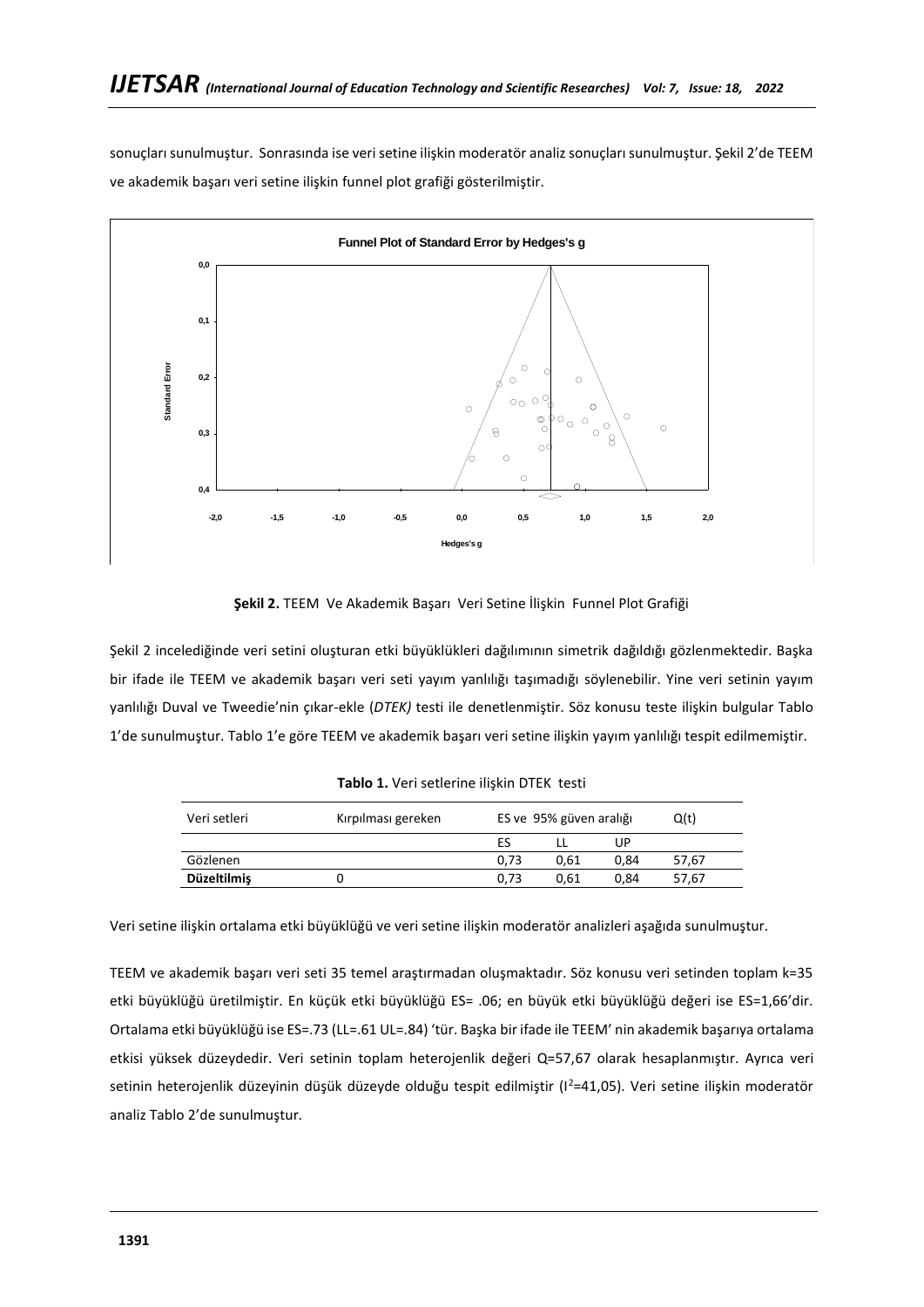| Grup                 | k              | ES   | LL   | UL   | Q     | Q(ga) | df             | р    |
|----------------------|----------------|------|------|------|-------|-------|----------------|------|
| Akademik alan        |                |      |      |      |       |       |                |      |
| bilgisayar bilimleri | 4              | 0,52 | 0,18 | 0,87 | 1,18  |       |                |      |
| dil                  | 6              | 0,80 | 0,51 | 1,08 | 11,61 |       |                |      |
| fen bilimleri        | 7              | 0,60 | 0,33 | 0,88 | 6,27  |       |                |      |
| mat                  | 5              | 0,63 | 0,33 | 0,94 | 6,34  |       |                |      |
| sosyal bilim         | 13             | 0,85 | 0,66 | 1,04 | 25,39 | 4,37  | 4              | 0,36 |
| Kademe               |                |      |      |      |       |       |                |      |
| ilkokul              | $\overline{2}$ | 0,66 | 0,17 | 1,15 | 0,13  |       |                |      |
| ortaokul             | 12             | 0,67 | 0,46 | 0,88 | 24,19 |       |                |      |
| lise                 | 5              | 0,74 | 0,40 | 1,09 | 3,25  |       |                |      |
| üniversite           | 16             | 0,78 | 0,60 | 0,95 | 28,92 | 0,68  | 3              | 0,88 |
| Süre                 |                |      |      |      |       |       |                |      |
| 2 ve 6 hafta arası   | 15             | 0,66 | 0,49 | 0,84 | 23,26 |       |                |      |
| 7 ve 11 hafta arası  | 8              | 0,87 | 0,63 | 1,10 | 12,57 |       |                |      |
| 12 hafta ve üstü     | 4              | 0,94 | 0,64 | 1,24 | 1,71  |       |                |      |
| belirtilmemiş        | 8              | 0,57 | 0,32 | 0,81 | 10,61 | 5,44  | 3              | 0,14 |
| Araştırmacı rol      |                |      |      |      |       |       |                |      |
| gözlemci             | 7              | 0,80 | 0,54 | 1,06 | 9,24  |       |                |      |
| katılımcı            | 9              | 0,74 | 0,49 | 0,98 | 21,23 |       |                |      |
| belirtilmemiş        | 19             | 0,70 | 0,54 | 0,86 | 26,04 | 0,41  | $\overline{2}$ | 0,81 |
| Rapor                |                |      |      |      |       |       |                |      |
| yüksek lisans        | 20             | 0,63 | 0,45 | 0,81 | 29,41 |       |                |      |
| doktora              | 5              | 0,91 | 0,62 | 1,21 | 5,16  |       |                |      |
| makale               | 10             | 0,76 | 0,58 | 0,94 | 18,81 | 2,91  | $\overline{2}$ | 0,23 |
| p > 0.05             |                |      |      |      |       |       |                |      |

**Tablo 2.** TEEM Ve Akademik Başarı Veri Setine İlişkin Moderatör Analizi

Tablo 2 incelendiğinde etki büyüklerinin dağılımı akademik alan, öğretim kademesi, uygulama süresi, araştırmacının rolü ve rapor türüne göre istatistiksek olarak farklılaşmadığı tespit edilmiştir. Bunun yanında dikkat çekici bazı bulgular aşağıdadır. TEEM' in sosyal bilimlerde akademik başarıya etkisinin çok yüksek düzeyde olduğu gözlenmiştir (ES=0,85 LL= 0,66 UP=1,04). Ayrıca deneyin uygulama süresi 12 hafta ve üstü grubu çok yüksek düzeyde etki büyüklüğü ürettiği gözlenmiştir (ES=0,94 LL= 0,64 UP=1,24). Öte yandan doktora tezleri grubunun da diğer rapor türlerine göre daha yüksek etki büyüklüğü ürettiği tespit edilmiştir (ES=0,91 LL= 0,62 UP=1,21). Öte yandan yıllara göre TEEM'in öğrencilerin akademik başarısına etkisi istatiksel olarak farklılaşmadığı tespit edilmiştir (β=-0,03 p=0,40). Ortalama etki büyüklüğü, bu çalışmada incelenen moderatör değişkenlere göre istatistiksel olarak farklılık göstermemektedir. Bu, veri setinin düşük heterojenliğinden kaynaklanmaktadır. Heterojenliğin örnekleme hatasından kaynaklandığı da söylenebilir.

## **TARTIŞMA ve SONUÇ**

Bu çalışmada TEEM'nin öğrencilerin akademik başarısına etkisini incelemek amaçlanmıştır. Bu amaç doğrultusunda Türkiye örnekleminde TEEM ve akademik başarıya odaklı 35 araştırma analiz edilmiştir. Aşağıda analiz sonuçları tartışılmış ve öneriler geliştirilmiştir. Bu çalışmanın sonucunda TEEM öğrencilerin akademik başarısına etkisinin yüksek düzeyde olduğu sonucuna ulaşılmıştır. Araştırma Karagöl & Esen'in (2019) metanaliz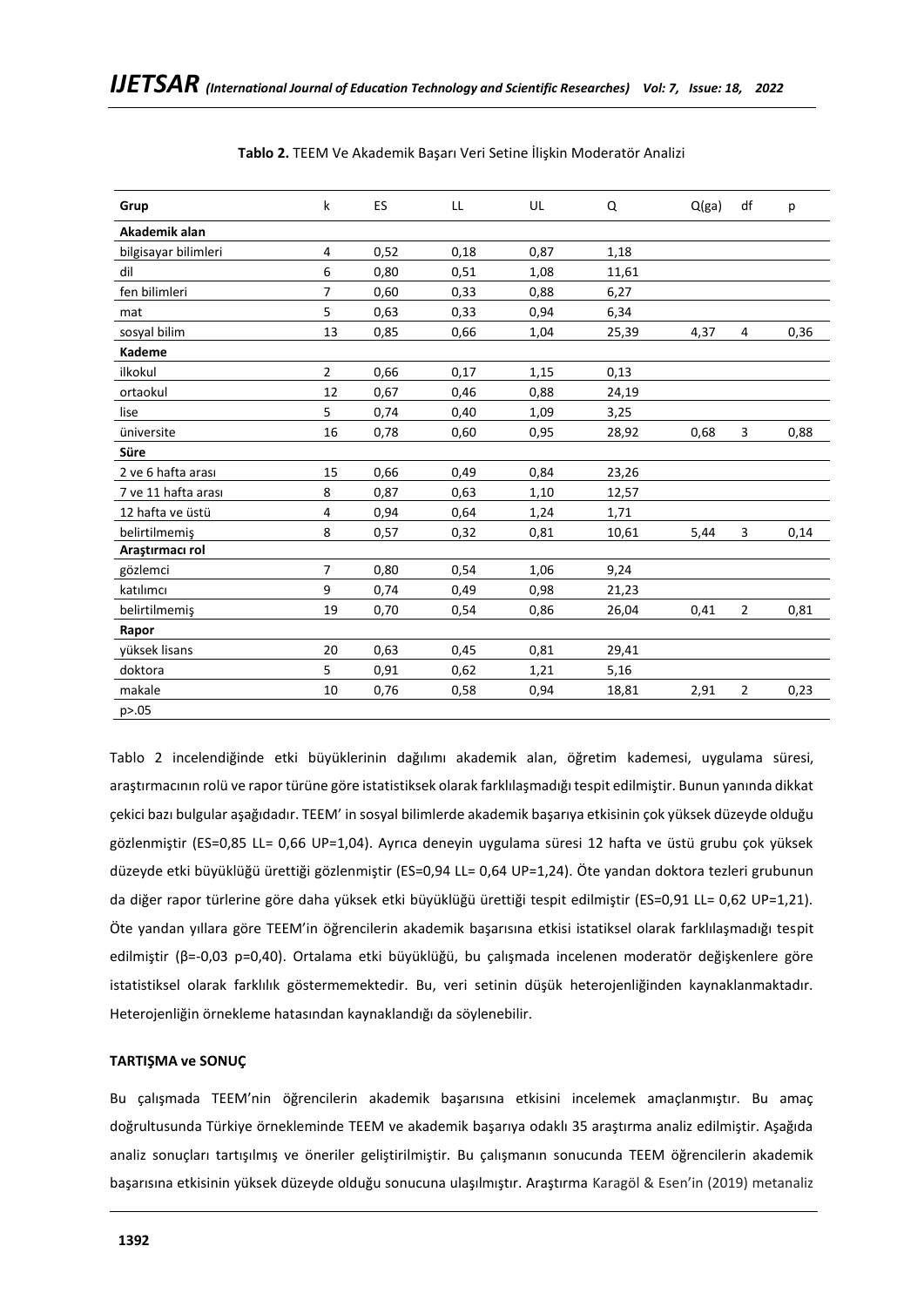çalışmasıyla benzerlik göstermiştir. İlgili çalışmada da geleneksel öğrenme yaklaşımına göre ters yüz öğrenme yaklaşımının akademik başarı üzerinde olumlu bir etkisi olduğu sonucuna ulaşılmıştır. Çalışma yine Cheng, Ritzhaupt & Antonenko'nun (2019) araştırmasıyla örtüşmektedir. Belirtilen metanaliz çalışmasında da ters yüz öğrenmenin öğrencilerin akademik başarıları üzerinde de etkili olduğu sonucuna varılmıştır. Bredow vd. (2021) metanaliz çalışmalarında benzer nitelikte ters yüz edilmiş öğrenmenin derse dayalı öğretime göre önemli avantajları olduğu sonucuna ulaşmıştır. Orhan (2019) metanaliz çalışmasında ise ters yüz öğrenme yaklaşımının öğrencilerin akademik başarıları üzerindeki etkisinin orta düzeyde olduğu sonucuna ulaşmıştır. Bunun yanı sıra Çelebi & Uşun'un (2020) gerçekleştirdikleri metanaliz çalışmasında ters yüz sınıf modelinin, öğrencilerin dil gelişimine olumlu etki sağladığı sonucuna ulaşmışlardır.

TEEM'in öğrencilerin akademik başarısına etkisi akademik alan, öğretim kademesi, araştırmacının rolü, rapor türü ve yayın yılı moderatör değişkenlerine göre farklılaşmadığı sonucuna varılmıştır. Bu sonuç Orhan (2019) araştırmasıyla da benzerlik taşımaktadır. İlgili metanaliz çalışmasında da ters yüz öğrenme yaklaşımının öğretim seviyesine göre hesaplanan etki büyüklükleri karşılaştırıldığında, aradaki farkın istatistiki olarak anlamlı olmadığı sonucuna ulaşılmıştır. Aynı zamanda Orhan (2019) Ters yüz edilmiş öğrenme yaklaşımının akademik başarı üzerindeki etkisini araştıran çalışmaların türüne göre ve çalışma yılına göre oluşturulan grupların etki büyüklükleri arasında anlamlı bir fark yoktur sonucuna ulaşmıştır. Tan, Yue & Fu (2017) yaptıkları çalışmada Ters yüz edilmiş öğrenmenin ön lisans öğrencileri ve lisans öğrencileri arasında etki büyüklüğü açısından bir fark olmadığı sonucuna ulaşmıştır. Benzer nitelikte Orhan (2019) çalışmasında da araştırmaların türüne göre ve çalışma yılına göre oluşturulan grupların etki büyüklükleri arasında anlamlı bir fark olmadığı sonucuna ulaşmıştır.

#### **SINIRLILIKLAR VE ÖNERİLER**

Bu çalışmada öğrencilerin sadece akademik başarıları dikkate alınmıştır. Akademik başarının dışında düşünme becerisi, problem çözme becerisi, sosyal ve duyuşsal beceriler içinde çalışmalar yapılabilir. Yapılacak araştırmalarda tersyüz edilmiş eğitim modelinin öğrencilerin düşünme becerileri, problem çözme becerileri ve sosyal duyuşsal becerilerine etkileri incelenebilir. Bunun yanında bu çalışmada sadece Türkiye' de yapılan ve Türkçe dilinde yayınlanmış çalışmalara odaklanılmıştır. İlerideki araştırmalarda çeşitli ülkelerdeki deneysel desendeki araştırmalara yer verilebilir. Bu doğrultuda ters yüz edilmiş eğitim modelinin öğrencilerin akademik başarılarına olan etkileri farklı ülkeler için incelenebilir. Yine akademik başarının yanında öğrenciler için tutum, motivasyon, yaratıcılık, problem çözme gibi beceriler için de modelin farklı ülkelerdeki yansımaları incelenebilir.

Ayrıca bu çalışmada moderatör değişken olarak atanan değişkenlerin dışında farklı moderatör değişkenler ile analiz yürütülebilir. Örneğin; uygulayıcı öğretmenlerin TEEM'e ilişkin önceki deneyimleri (sertifika veya daha önce deneyimleyip deneyimlemediği gibi), deneyin yürütüldüğü okulun veya eğitim bölgesinin sosyo-ekonomik düzeyi gibi çeşitli değişkenlerle incelenebilir. Öğretmenlerin derslerinde daha etkin kullanmaları için TEEM ile ilgili bilgilendirme ve hizmet içi kurslar düzenlenebilir. Araştırmada incelenen çalışmaların daha çok ortaokul ve lise düzeyinde daha fazla yapıldığını göstermektedir. Bu sebeple ilkokul ve lise düzeyinde çalışmaların artırılması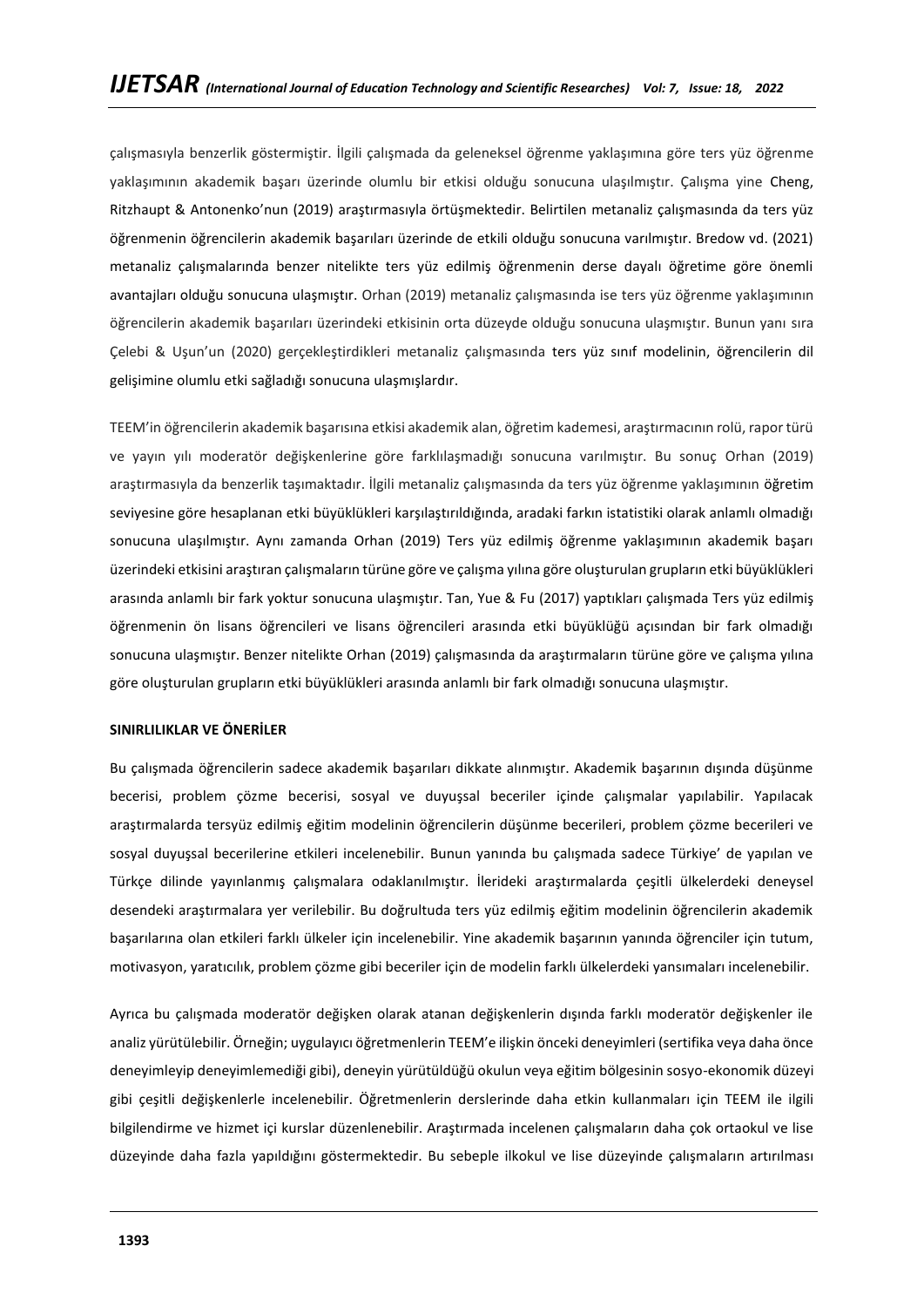sağlanabilir. Bunun yanısıra yapılan çalışmaların makale ve yüksek lisans düzeyinde daha fazla olduğu görülmektedir. Doktora düzeyinde çalışmaların artırılması sağlanabilir.

## **ETİK METNİ**

"Bu makalede dergi yazım kurallarına, yayın ilkelerine, araştırma ve yayın etiği kurallarına, dergi etik kurallarına uyulmuştur. Makale ile ilgili doğabilecek her türlü ihlallerde sorumluluk yazar (lar)a aittir."

**Yazar(lar) Katkı Oranı:** Tüm yazarlar araştırmaya eşit katkıda bulunmuştur.

## **KAYNAKÇA**

- \* Akgün, M. (2015). *Ters-düz sınıfların öğrencilerin akademik başarısına ve görüşlerine etkisi* (Yüksek Lisans Tezi). Fırat Üniversitesi.
- \*Akran Koç, S. & Bayrak, F. (2020). Flipped öğrenme uygulamasının öğretmen adaylarının teknolojiyi kullanma becerilerine ve akademik başarılarına etkisi, *Anadolu Eğitim Liderliği ve Öğretim Dergisi,* 2020 – 8 (2), 90-113. DOI: 10.47714/uebt.738920
- \*Aksoy, İ. (2020). *Ortaokul fen öğretiminde ters yüz sınıf uygulamaları* (Yüksek Lisans Tezi). Kastamonu Üniversitesi.
- Ash, K. (2012). Educators view 'flipped' model with a more critical eye. *Education Week*, 32(2), 6-7.
- Ayçiçek, B. (2018). *Teknoloji destekli ters yüz sınıf modeli uygulamalarının ingilizce öğretiminde lise öğrencilerinin derse katılımları, akademik başarıları ve sınıf yaşamı algıları üzerindeki etkisinin incelenmesi* (Doktora tezi). Mersin Üniversitesi.
- \*Aydın, B. (2016). *Ters yüz sınıf modelinin akademik başarı, ödev/görev stres düzeyi ve öğrenme transferi üzerindeki etkisi* (Yüksek Lisans tezi). Süleyman Demirel Üniversitesi.
- \*Aydın, G. (2016). *Ters yüz sınıf modelinin üniversite öğrencilerinin programlamaya yönelik tutum, öz-yeterlik algısı ve başarılarına etkisinin incelenmesi* (Yüksek Lisans tezi). Dokuz Eylül Üniversitesi.
- \*Aydın, H. (2020). *Ters-yüz edilmiş sınıf modelinin tamsayılarda işlemler konusunun öğreniminde akademik başarıya etkisi* (Yüksek Lisans tezi). Atatürk Üniversitesi.
- Bergmann, J., Overmyer, J. & Wilie, B. (2014). The flipped class: Myths vs. reality. Retrieved May 5, 2015 from The Daily Riff[.http://www.thedailyriff.com/articles/the-flipped-classconversation-689.php](http://www.thedailyriff.com/articles/the-flipped-classconversation-689.php)
- Bergmann, J. & Sams, A. (2012). *Flip your classroom: Reach every student in every class every day*. Washington, DC: Internal Society for Technology in Education.
- Bolatlı, Z. (2018). *Mobil uygulama ile desteklenmiş ters- yüz öğretim ortamı kullanan öğrencilerin akademik başarılarının ve işbirlikli öğrenmeye yönelik görüşlerin incelenmesi* (Yüksek Lisans tezi). Selçuk Üniversitesi.
- Boyraz, S. (2014). *İngilizce öğretiminde tersine eğitim uygulamasının değerlendirilmesi* (Yüksek Lisans tezi). Afyon Kocatepe Üniversitesi.
- Bradford, M., Muntean, C. & Pathak, P. (2014). An analysis of flip classroom pedagogy in first year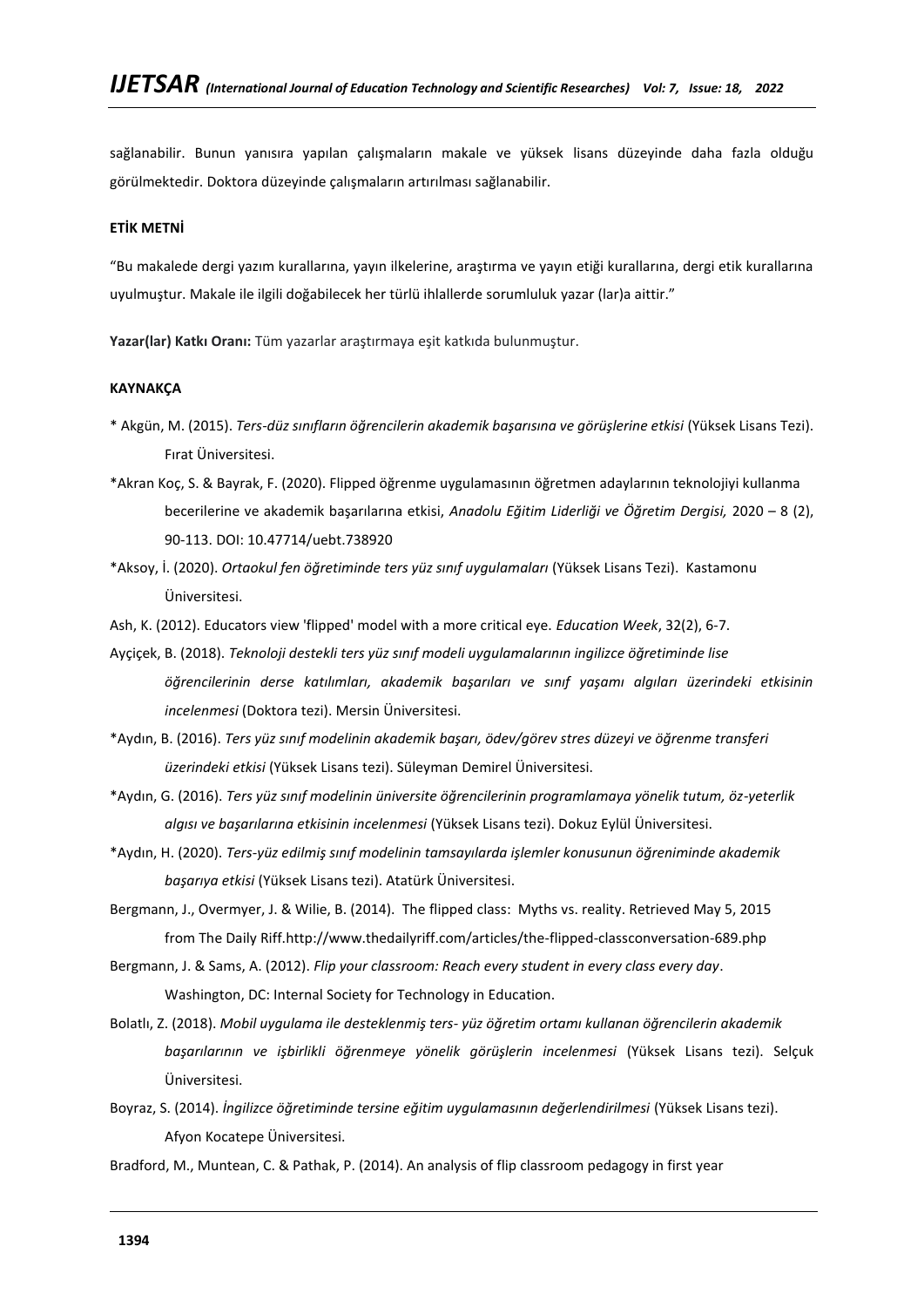undergraduate mathematics for computing. In Frontiers in Education Conference (FIE), 2014 IEEE (pp. 1- 5). IEEE.

- Bredow, C. A., Roehling, P. V., Knorp, A. J. & Sweet, A. M. (2021). To flip or not to flip. A meta-analysis of the efficacy of flipped learning in higher education, *Review of Educational Research,*  <https://doi.org/10.3102/00346543211019122>
- Borenstein, M., Hedges, L. V., Higgins, J. P. & Rothstein, H. R. (2011). *Introduction to meta-analysis.* West Sussex: John Wiley & Sons.
- \*Bulut, C. (2018). *İmpact of flipped classroom model on efl learners' grammar achievement: not only inversion, but also integration* (Yüksek Lisans Tezi). Yeditepe Üniversitesi.
- Bursa, S. (2019). *Sosyal bilgiler dersinde ters-yüz sınıf uygulamalarının öğrencilerin akademik başarı ve sorumluluk düzeylerine etkisi* (Doktora tezi). Anadolu Üniversitesi.
- \*Bursa, S. & Çengelci Köse, T. (2019). The effect of flipped classroom practices on students' academic achievement and responsibility levels in social studies course. *Turkish Online Journal of Distance Education*-TOJDE October 2020 ISSN 1302-6488, 21(4), Article 8. DOI: 10.17718/tojde.803390
- Card, N. A. (2015). *Applied meta-analysis for social science research.* Guilford Publications.
- Cheng, L., Ritzhaupt, A. D. & Antonenko, P. (2019). Effects of the flipped classroom instructional strategy on students' learning outcomes: a meta-analysis, *Education Tech Research Dev* (2019) 67:793–824. DOI: [10.1007/s11423-018-9633-7](http://dx.doi.org/10.1007/s11423-018-9633-7)
- \*Çakar, V. (2019). *Fizik eğitiminde ters yüz edilmiş sınıf modelinin kullanılmasının öğrenme ürünleri üzerine etkisi* (Yüksek Lisans Tezi). Zonguldak Bülent Ecevit Üniversitesi.
- \* Çakır, E. & Yaman, S. (2018). Ters yüz sınıf modelinin öğrencilerin fen başarısı ve bilgisayarca düşünme becerileri üzerine etkisi, *GEFAD / GUJGEF* 38(1): 75-99 (2018).
- Çelebi, N.T. & Uşun, S. (2020). Ters yüz sınıf modelinin yabancı dil eğitimine etkisi: meta-analiz çalışması, Eğitim ve Öğretim Araştırmaları Dergisi, Şubat 2020, 9(1), from: http://www.jret.org/?pnum=67&pt=2020+Cilt+9+Say%C4%B1+1
- Erden, M. (2002). Eğitimin toplumsal temelleri. Sözer, E. (Ed). *Öğretmenlik Mesleğine Giriş* (s. 55-68). Anadolu Üniversitesi Açıköğretim Fakültesi Yayınları.
- Field, A. P. & Gillett, R. (2010). How to do a meta‐analysis. *British Journal of Mathematical and Statistical Psychology,* 63(3), 665-694. DOI: [10.1348/000711010X502733](https://doi.org/10.1348/000711010x502733)
- Gençer, B. G. (2015). *Okullarda ters-yüz sınıf modelinin uygulanmasına yönelik bir vaka çalışması* (Yüksek Lisans tezi). Bahçeşehir Üniversitesi.
- Glass G. V. (1976). Primary, secondary, and meta-analysis of research. *Educational Researcher* 5 (10): 3–8. doi:10.3102/0013189X005010003
- \*Gökdaş, İ. & Gürsoy, S. (2019). İlkokullarda dönüştürülmüş sınıf modelinin matematik dersindeki akademik başarı ve motivasyona etkisi, *Akdeniz Eğitim Araştırmaları Dergisi*, 12(26), 159-174. DOI: [10.29329/mjer.2018.172.9](http://dx.doi.org/10.29329/mjer.2018.172.9)
- Jiugen, Y., Ruonan, X. & Wenting, Z. (2014). Essence of flipped classroom teaching model and influence on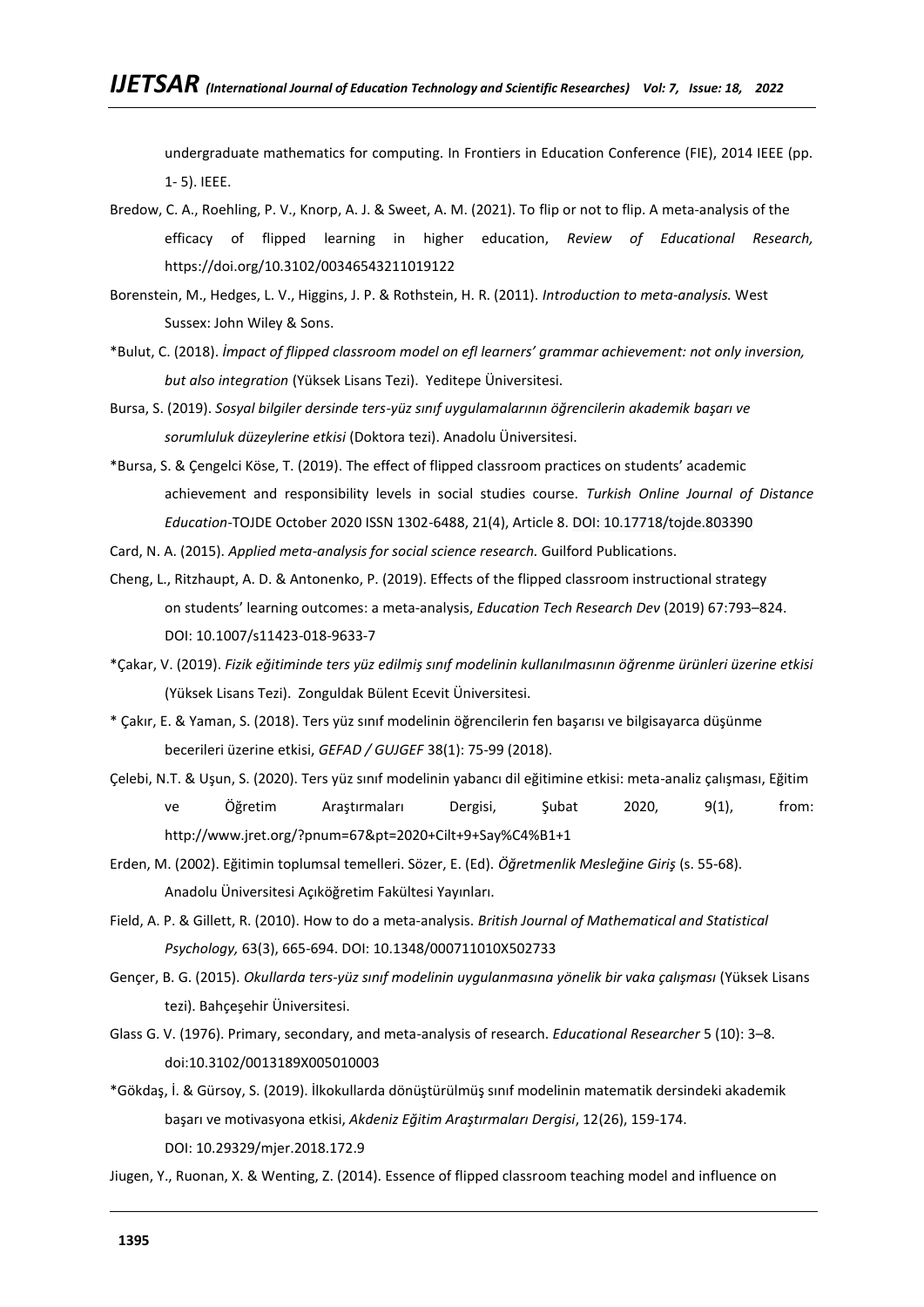traditional. 2014 IEEE Workshop on Electronics, Computer and Applications Teaching. 362-364.

- \*Kalafat, H.Z. (2019). *Ters yüz sınıf modeli ile tasarlanan matematik dersinin 7. sınıf öğrencilerinin akademik başarısı üzerine etkisinin incelenmesi* (Yüksek Lisans Tezi). Marmara Üniversitesi.
- \*Kaman, N. (2020). *İngilizce öğretiminde ters yüz sınıf modelinin etkililiğine yönelik deneysel bir çalışma* (Yüksek Lisans Tezi). Kırşehir Ahi Evran Üniversitesi.
- Kara, C. O. (2016). *Tıp fakültesi klinik eğitiminde"ters yüz sınıf modeli" kullanılabilir mi?* (Yüksek lisans tezi). Akdeniz Üniversitesi.
- Karagöl, İ. & Esen, E. (2019). Ters-yüz edilmiş öğrenme yaklaşımının akademik başarıya etkisi: Bir meta-analiz çalışması. *Hacettepe Üniversitesi Eğitim Fakültesi Dergisi, 34*(3), 708-727. doi: 10.16986/HUJE.2018046755
- \*Keskin, E. (2020). Ters yüz sınıf yönteminin 10. sınıf öğrencilerinin kimya dersi ''asitler bazlar ve tuzlar'' ünitesindeki akademik başarılarına etkisinin incelenmesi (Yüksek Lisans Tezi). Atatürk Üniversitesi.
- \*Keskin, E., Karagölge, Z. & Ceyhun, İ. (2021). Ters yüz sınıf yönteminin 10. sınıf öğrencilerinin ''asitler, bazlar ve tuzlar'' ünitesindeki akademik başarılarına etkisinin incelenmesi, *Fen Bilimleri Öğretimi Dergisi*, 9(1), Haziran 2021, 58-88).
- Kong, S. C. (2014). Developing information literacy and critical thinking skills through domain knowledge learning in digital classrooms: An experience of practicing flipped classroom strategy. *Computers & Education*, 78, 160–173.
- Miller, A. (2012). Five best practices for the flipped classroom [Edutopia]. Retrieved from: [http://www.edutopia.org/blog/flipped-classroombest-practices-andrew-miller.](http://www.edutopia.org/blog/flipped-classroombest-practices-andrew-miller)
- Moravec M., Williams A., Aguilar R. N. & O'Dowd D. K. (2010). Learn before lecture: a strategy that improves learning outcomes in a large introductory biology class. *CBE Life Scicence Education* 9, 473-481. DOI: [10.1187/cbe.10-04-0063](https://doi.org/10.1187/cbe.10-04-0063)
- \*Nayci, Ö. (2017). *Sosyal bilgiler öğretiminde ters yüz sınıf modeli uygulamasının değerlendirilmesi* (Doktora Tezi). Ankara Üniversitesi.
- Orhan, A. (2019). Ters yüz edilmiş öğrenme yaklaşımının öğrencilerin akademik başarısına etkisi: bir meta-analiz çalışması, *Çukurova Üniversitesi Eğitim Fakültesi Dergisi,* 48 (1), 368-396.
- Overmyer, G. R. (2014). *The flipped classroom model for college algebra: Effects on student achievement*  (Doctoral thesis). Fort Collins.
- Özcan, Ş. (2008). *Eğitim yöneticisinin cinsiyet ve hizmetiçi eğitim durumunun göreve etkisi: bir meta analitik etki analizi* (Doktora tezi). Marmara Üniversitesi.
- \*Özdemir, E. (2016). *Ortaokul matematik öğretiminde harmanlanmış öğrenme odaklı ters yüz sınıf modeli uygulaması* (Doktora Tezi). Gazi Üniversitesi.
- \*Özdemir, O. (2017). *Ters-düz sınıfların öğrencilerin akademik başarısına ve görüşlerine etkisi* (Doktora Tezi). Gazi Üniversitesi.
- \*Özdemir, O., & Açık, F. (2019). Ters-yüz edilmiş öğrenme yöntemiyle yazılı anlatım becerilerinin geliştirilmesi: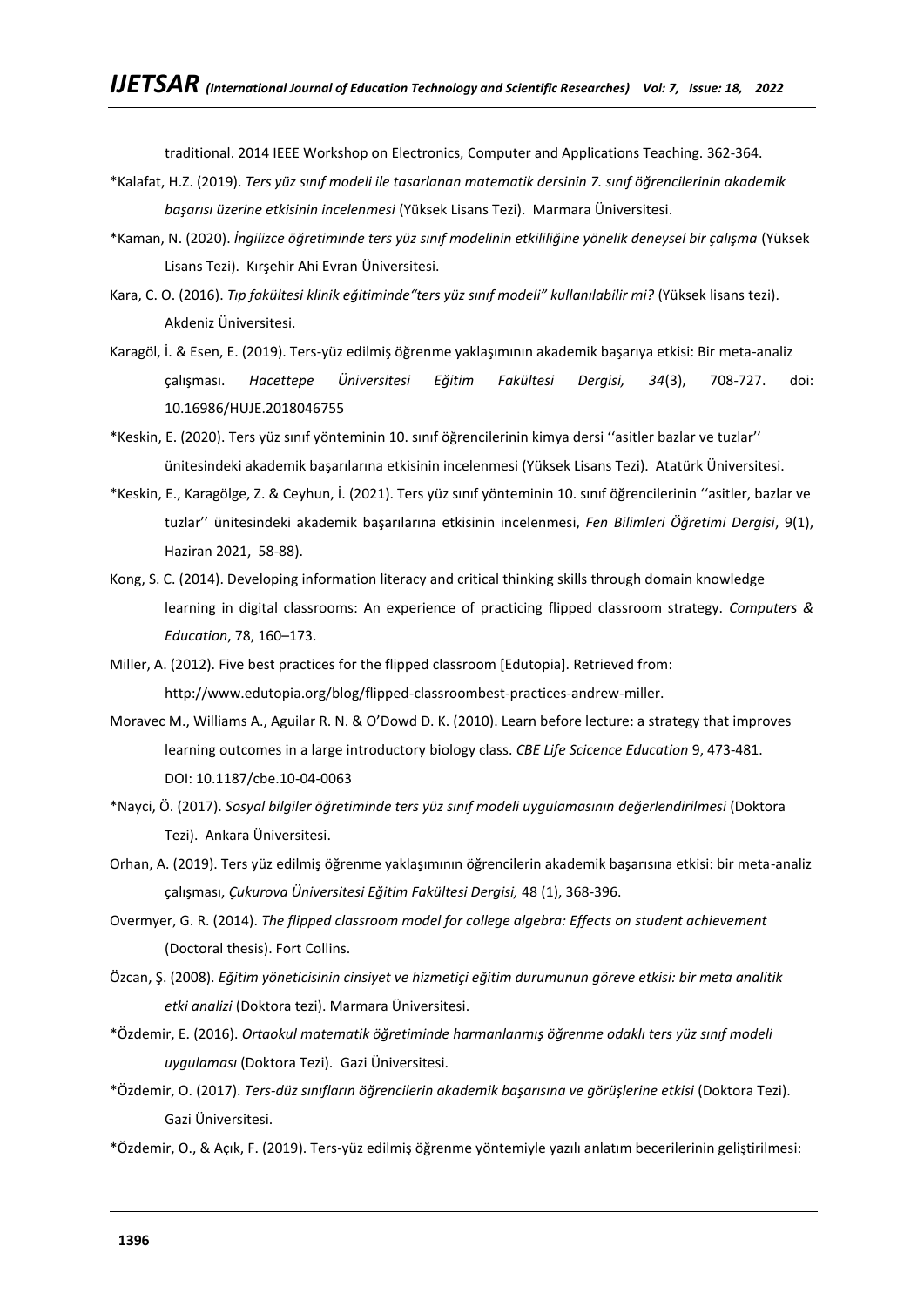Bir gömülü karma yöntem çalışması. *Hacettepe Üniversitesi Eğitim Fakültesi Dergisi*. Advance online publication. DOI: 10.16986/HUJE.2019048710

- \*Öztürk, S. Y. (2018). *The impact of flipped classroom model on the academic achievement of student teachers of english (*Yüksek Lisans Tezi). Gazi Üniversitesi.
- Öztürk, S. (2016). *Programlama öğretimindeki ters yüz öğretim yönteminin öğrencilerin başarılarına, bilgisayara yönelik tutumuna ve kendi kendine öğrenme düzeylerine etkisi* (Yüksek Lisans tezi*).* Ankara Üniversitesi.
- \*Özüdoğru, M. (2018). *The effect of flipped learning on pre-service teachers' achievement and perceptions related to classroom environment* (Yüksek Lisans Tezi). Orta Doğu Teknik Üniversitesi.
- \*Sağlam, D. (2016). *Ters-yüz sınıf modelinin ingilizce dersinde öğrencilerin akademik başarılarına ve tutumlarına etkisi* (Yüksek Lisans Tezi). Bülent Ecevit Üniversitesi.
- Sams, A. & Bergmann, J. (2013). Flip Your Students' Learning*. Educational Leadership*, 70(6), 16-20.
- \*Sırakaya, D. A. (2015). *Tersyüz sınıf modelinin akademik başarı, öz-yönetimli öğrenme hazırbulunuşluğu ve motivasyon üzerine etkisi* (Doktora Tezi). Gazi Üniversitesi.
- Song, F., Hooper, L. & Loke, Y. K. (2013). Publication bias: what is it? How do we measure it? How do we avoid it? *Open Access Journal of Clinical Trials*, *5*, 71-81. DOI: [10.2147/OAJCT.S34419](http://dx.doi.org/10.2147/OAJCT.S34419)
- \*Söğüt, M. & Polat, S. (2020). Ters-yüz sınıf modelinin etkin vatandaşlık öğrenme alanının öğretiminde kullanılmasının öğrencilerin akademik başarılarına etkisi, *Uluslararası Toplum Araştırmaları Dergisi,* 10 (15), 24. DOI: 10.26466/opus.658882
- \*Sönmez, H. İ. (2019). *Ters yüz edilmiş t.c. inkılâp tarihi ve atatürkçülük dersinde eğitim bilişim ağı kullanılarak yapılan öğretimin öğrencilerin akademik başarı ve tutumlarına etkisi* (Yüksek Lisans Tezi). Amasya Üniversitesi.
- \*Şahin, Ş. (2020). *Ters yüz sınıf modeli uygulamalarının, ortaokul yedinci sınıf öğrencilerinin sosyal bilgiler derslerine yönelik akademik başarılarına ve tutumlarına etkisi* (Yüksek Lisans Tezi). Sakarya Üniversitesi.
- \*Şerefli, B. (2020). *Sosyal bilgiler öğretiminde ters yüz edilmiş sınıf modeli: akademik başarıya, tutuma etkisi ve öğrenci görüşleri* (Yüksek Lisans Tezi). Gazi Üniversitesi.
- Tan, C., Yue, W.G. & Fu, Y. (2017). Effectiveness of flipped classrooms in nursing education: Systematic review and meta-analysis. *Chinese Nursing Research, 4,* 192-200.<https://doi.org/10.1016/j.cnre.2017.10.006>
- \*Tarhan, G. F. (2019). *Beşinci sınıf bilişim teknolojileri ve yazılım dersi etik ve güvenlik ünitesinin ters-yüz öğrenme ve oyunlaştırma yaklaşımları ile öğretimi* (Yüksek Lisans Tezi). Balıkesir Üniversitesi.
- Tekin, O. (2018). *Ters yüz sınıf modelinin lise matematik dersinde uygulanması: bir karma yöntem çalışması* (Doktora tezi). Tokat Gaziosmanpaşa Üniversitesi.

Tezcan, M. (2021). *Eğitim sosyolojisi*, Anı.

- Thoms, C. L. (2012). Enhancing the blended learning curriculum by using the "flipped classroom" approach to produce a dynamic learning environment. Iceri 2012 Proceedings, 2150-2157.
- \*Topal, A. D. & Akhisar, Ü. (2018). Ters yüz öğrenme yaklaşımının öğrencilerin akademik başarılarına etkisi: mikroişlemci /mikrodenetleyiciler ıı dersinin uygulaması, *Kocaeli Üniversitesi Eğitim Dergisi,* 1 (2), 135- 148. DOI: 10.33400/kuje.461041